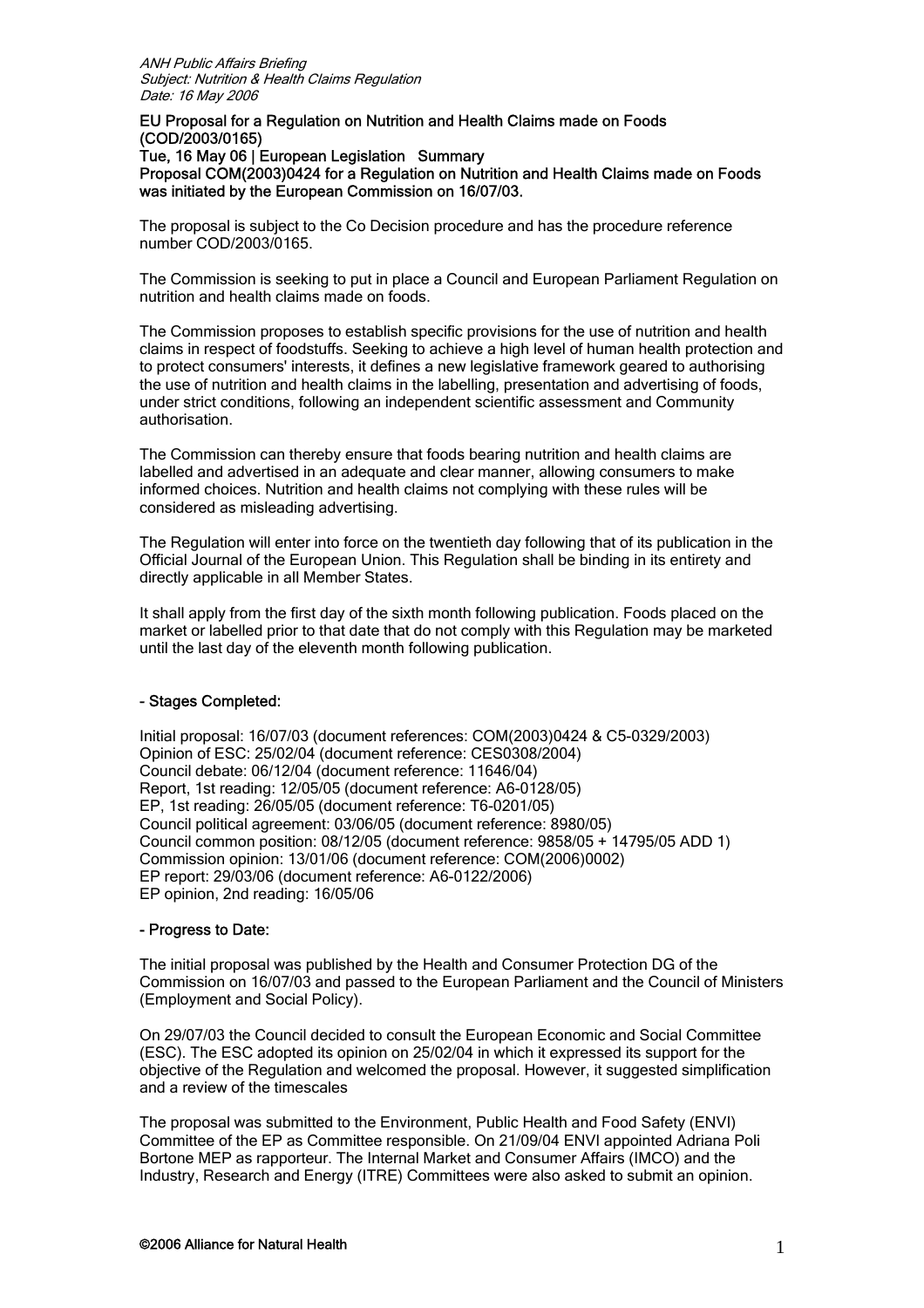IMCO appointer Alexander Stubb MEP as rapporteur and ITRE appointed Angelika Niebler MEP. The proposal falls under the competence of both ENVI and IMCO therefore the report will be adopted under rule 42 (enhanced cooperation between committees) of the EP rules of procedure.

On 06/12/04 the Employment and Social Affairs Council held an exchange of views aimed at giving guidance for future work.

On 12/05/05 ENVI adopted the report prepared by Ms Poli Bortone amending the Commission proposal, by 30 votes to 15 with 2 abstentions. The rapporteur does not endorse all the Commission proposal, but gives the Commission credit for submitting the draft Regulation. Among the amendments proposed is a longer period of up to 24 months for the establishment of nutritional criteria, instead of the 18 months proposed. On health claims ENVI stated that these should be based on generally-accepted scientific knowledge. ENVI expressed reservation son the authorisation procedure on the fact that the time limits set, be it by the Commission or by the EFSA, will be for guidance only, the failure to make provision for data to be duly protected in cases where, for example, authorisation is refused, and the role of the national authorities and their relationship with the EFSA. It also added to the Annex ENVI claimed concerning Omega 3 fatty acids and unsaturated, monounsaturated and polyunsaturated fat have been added.

In its opinion, adopted on 18/03/05, ITRE took a very critical view of the Commission proposal. The Committee is of the opinion that the classification of foods into those with a beneficial nutritional profile and those with a less beneficial profile contradicts the idea of a balanced diet. It stated that in principle there are no good or bad foods and adds that the decisive factor, instead, is the proportions in which foods are consumed. ITRE condemned the draft regulation for largely leaving open the precise definition, and establishment, of the concept of a nutritional profile and concluded that until this is resolved scientifically, nutritional profiles should not be introduced. ITRE also rejected the authorisation procedure by a European food agency, claiming that it is 'bureaucratic, impractical and, especially in the light of the Lisbon strategy, unacceptable'.

IMCO, on the other hand welcomed and supported the Commission proposal in its opinion adopted on 25/04/05. IMCO called for amendments on nutritional profiling stating that it is not the role of government - whether local, national or European - to take decisions as to which foods are good for consumers. It also denounces a ban on all general health claims to be disproportionate. IMCO also expressed concern that the Commission does not appear to have fully considered the position of companies whose brand names contain health claims that would be restricted under the proposed Regulation.

On 26/05/05 the EP in plenary adopted the report drafted by Ms Poli Bortone. The report was substantially modified by the plenary and the resolution was adopted by 458 votes in favour, 116 against and 15 abstentions. The vote confirmed the ENVI's view that foods bearing nutrition or health claims do not need to respect specific nutrient profiles.

On 03/06/05 the Employment and Social Affairs Council adopted a political agreement on the proposal.

On 08/12/05 the Employment and Social Affairs Council unanimously adopted a common position on the proposal incorporating 20 of the 46 amendments proposed by the EP at first reading. The Council introduced further changes on; the grouping of all the applicable transitional measures in a new Article 17, with the deletion of Article 4 of the original proposal; a revision of Articles 6 (on conditions on the addition of vitamins and minerals) and 7 (on labelling, presentation and advertising) following the deletion of the definitions in Article 2; a modification of Article 15 on monitoring, so that when a notification of placing on the market is required, information on the withdrawal of the product from the market can also be required; a reference to implementation rules for the application of Article 16; the deletion of sodium chloride from Annex II and with a corresponding modification of Recital 11 explaining this change.

On 13/01/06 the Commission adopted its opinion on the proposal supporting the Council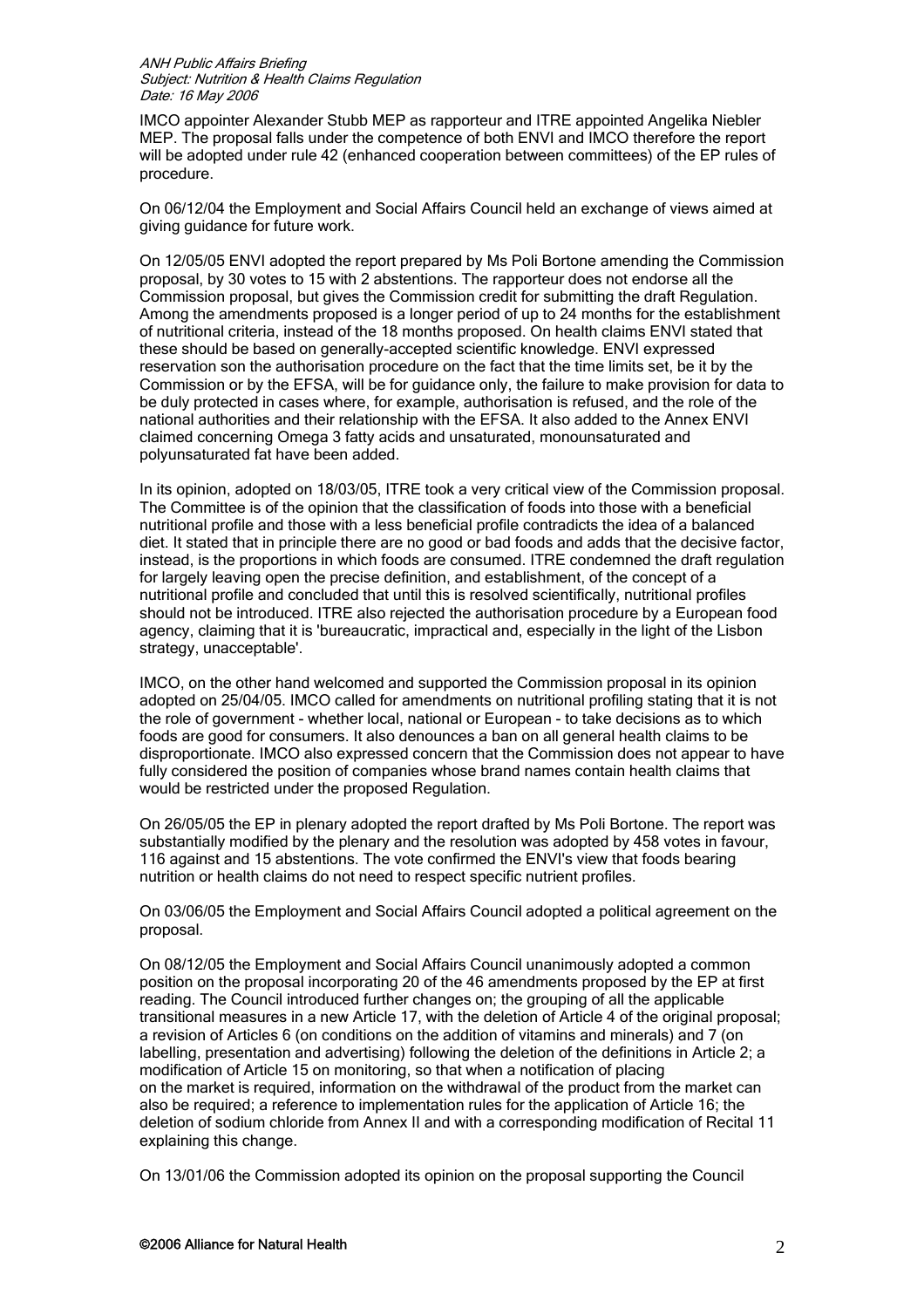common position and noting that numerous amendments proposed by the EP were introduced by the Council.

On 29/03/06 ENVI tabled the report prepared by Ms Poli Bortone by 45 votes to 9, with 6 abstentions. At first reading MEPs voted against making 'nutrient profiles' compulsory for each product on the grounds that a person's overall diet was more important for health than any individual product they eat. The provision was reintroduced by the Council common position and at second reading ENVI could not muster a majority for removing the clause again. Political group negotiations are already ahead of the plenary vote to see if a sufficiently broad consensus can be found to amend the provision if it cannot be deleted.

On the registration procedure ENVI however amended the Council common position to replace it again with a quicker and more flexible registration procedure for health statements which do not claim to reduce the risk of illness.

Other amendments sought to simplify the lives of the industry, especially smaller firms, to restrict health claims for children and to exclude from the regulation's scope any trade marks whose titles in themselves imply a nutritional claim.

On 16/05/06 the EP in plenary adopted the report prepared by Ms Poli Bortone following an agreement reached between the EP and the Austrian Presidency. The deal reinstated Article 4 which states that nutritional profiles would be laid down by the Commission in consultation with the food industry and consumer bodies on the basis of information provided by the European Food Safety Authority (EFSA). Other compromises refer to the exclusion of fresh food such as fruit, vegetables and bread from the regulation. Accordingly national rules will apply until (and if) Community standards are adopted. On trademarks the deal established that these products can continue to be marketed for 15 years after the regulation's entry into force. Additionally foods used in a Member State before 01/01/06 which are not included in the annex can continue to be used for 3 years after the regulation enters into force. The EP also ensured support for SMEs to help with comply with the regulation and that products for children will be subject to the "authorisation" procedure.

## - Next Steps:

The proposal is awaiting the decision of the Council.

- Stages Remaining:

Under the Co Decision procedure, the proposal requires the approval of the Council of Ministers and the European Parliament.

The EP will appoint a committee to study the proposal and the committee will appoint a rapporteur to produce a report offering recommendations and amendments. Other committees may also be asked for their opinions, although these will not provide the resolutions to be debated. This will then be put to the whole EP, which will give its opinion, voting to accept, reject or amend the proposal.

The Council will also consider the proposal, and it too may propose amendments in its common position.

If, after this First Reading in the EP, the Commission, Council and EP are in agreement, the proposal can be adopted as a legislative act, provided the Economic and Social Committee (ECS) has been consulted.

If, however, any amendments are proposed, the proposal is passed back to the Commission, which must decide whether to agree to the amendments, revise the proposal itself or withdraw it. If the proposal is not withdrawn at this stage, a revised proposal will be passed back to the Council and the EP.

In the EP, the proposal will be resubmitted to the Committee and rapporteur that dealt with it originally. A Second Reading will subsequently take place, in the same form as the First Reading. At Second Reading the EP can approve, amend, reject or take no action on the proposal. If the EP approves or takes no action on a common position the Council can within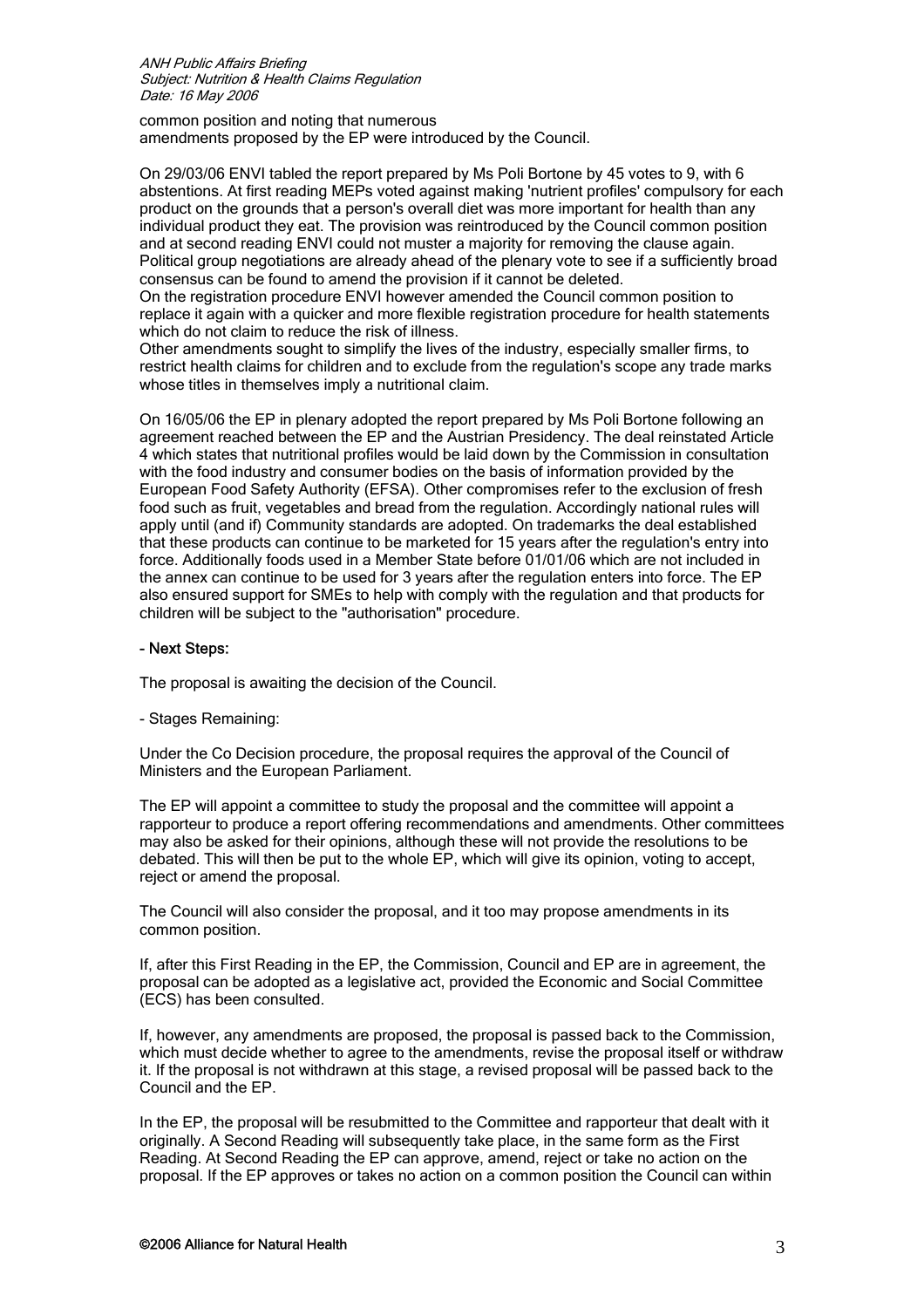three months, adopt it as a Legislative Act.

If the EP proposes amendments, the Council can adopt Parliament's amendments by a qualified majority, or modify Parliament's amendments only by a unanimous vote.

If the EP rejects the common position by absolute majority, or the Council does not approve the EP's amendments, then a Conciliation Committee will be set up. The Conciliation Committee will try to negotiate a mutually acceptable compromise text, which can then be recommended to both institutions. The Committee will have six weeks in which to do so, operating on the basis of qualified majority voting for the Council members and simple majority voting for the EP members.

If the Conciliation Committee agrees a joint text, the EP and the Council will have six weeks in which to adopt it. The EP must to do so by an absolute majority, and the Council by a qualified majority. If either institution fails to adopt the text, the act cannot be adopted.

## EP amendments 1-46 to Council common position COD/2003/0165 nutrition and health claims made on foods

Mon, 15 May 06 | European Parliament Amendments Tabled Summary The following amendments were tabled for consideration during the European Parliament plenary of 15-19 May 2006.

The procedure reference of the proposal is COD/2003/0165. Contents 11.5.2006 A6-0122/ 001-046

AMENDMENTS 001-046 by Committee on the Environment, Public Health and Food Safety

Recommendation for second reading Adriana Poli Bortone A6-0122/2006 Nutrition and health claims made on foods

Council common position (9858/3/2005 - C6-0018/2006 - 2003/0165(COD))

Amendment 1 Recital 1

(1) An increasing number of foods labelled and advertised in the Community bear nutrition and health claims. As a wholesome, varied and balanced diet is a prerequisite for good health and products taken separately are only of relative importance compared to diet as a whole, in order to ensure a high level of protection for consumers and to facilitate their choice, products put on the market must be safe and adequately labelled.

Amendment 2

Recital 4

(4) This Regulation should apply to all nutrition and health claims made in commercial communications, including inter alia generic advertising of food and promotional campaigns, such as those supported in whole or in part by public authorities. It should not apply to claims which are made in non-commercial communications, such as dietary guidelines or advice issued by public health authorities and bodies, or non-commercial communications and information in the press and in scientific publications. This Regulation should also apply to brand names which may be construed as nutrition or health claims. Justification

Trade marks, which are already regulated under separate legislation, should be excluded from the scope of the Regulation.

Amendment 3

Recital 5 a (new)

(5a) There is a connection between the consumption of food and health. Consumers increasingly need reliable and objective information about the quality and nutritional value of the food which they consume. In a number of Member States, symbols are used which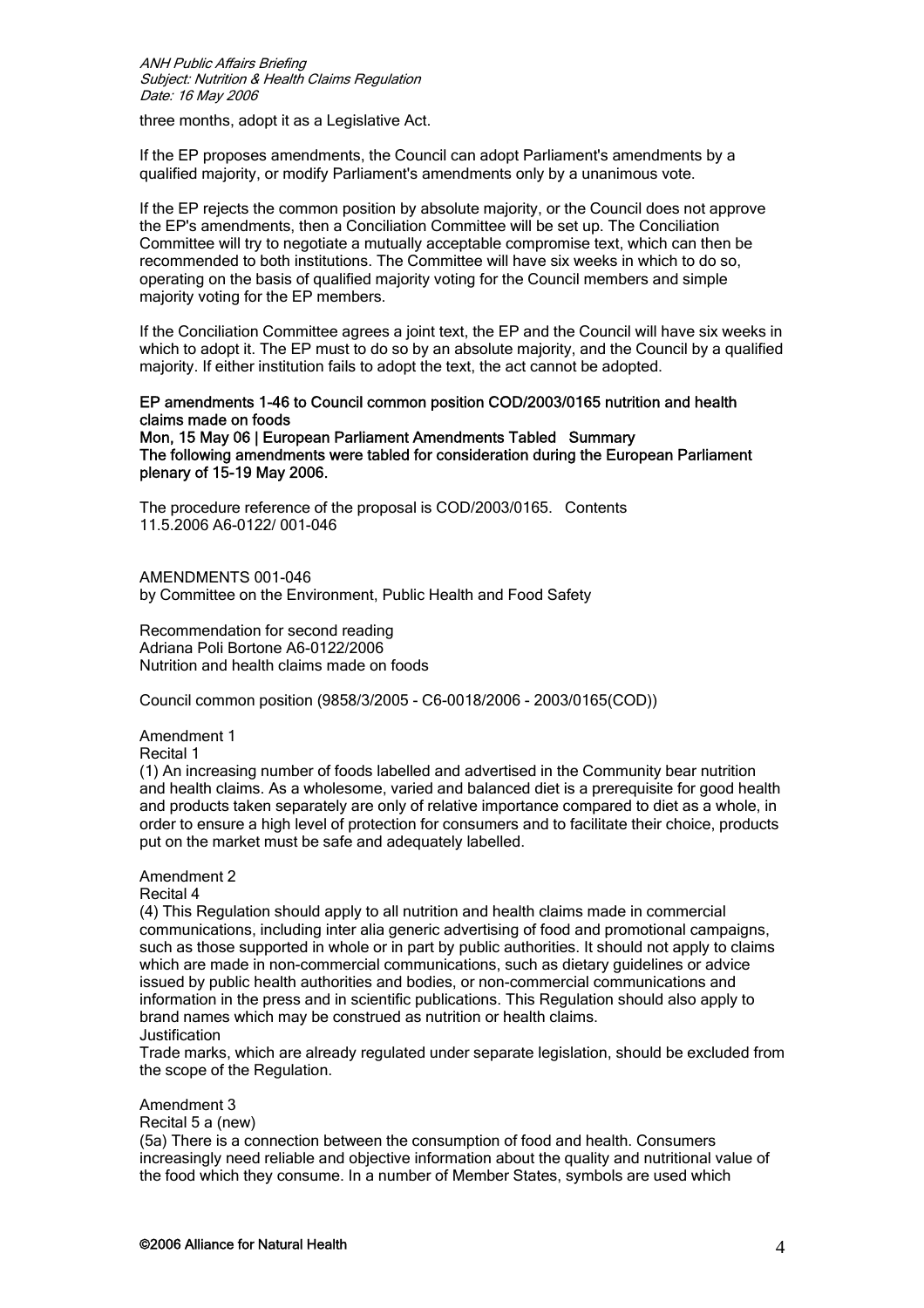indicate the quality or profile of the food product ('signposting'). These symbols help consumers to make healthy choices. This Regulation does not affect the symbols or quality designations which are in use in Member States. In order to avoid confusion among consumers regarding the use of different symbols used by food producers, supermarkets, consumer organisations or national authorities, it is desirable that a European quality designation should be devised within the foreseeable future. This European quality designation should be reliable and provide a guarantee for consumers. Justification

In the definition of 'nutrition claim' in the common position, the word 'beneficial' has been inserted. This is to ensure that this regulation does not prevent the use of signposting systems. It is therefore clearer to state this directly.

Amendment 4

Recital 9

(9) Foods promoted with claims may be perceived by consumers as having a nutritional, physiological or other health advantage over similar or other products to which such nutrients and other substances are not added. This may encourage consumers to make choices which directly influence their total intake of individual nutrients or other substances in a way which would run counter to scientific advice. To address this potential undesirable effect, it is appropriate to impose certain restrictions as regards the products bearing claims. In this context, factors such as the presence of certain substances, the intake of which might lead to a significant imbalance in daily dietary requirements or the abuse of which could damage the health of an individual, are appropriate criteria for determining whether the product can bear claims. The use of such criteria at national level, whilst justified for the purpose of allowing consumers to make informed nutritional choices, is likely to result in barriers to intra-Community trade and should therefore be harmonised at Community level. **Justification** 

It is inappropriate to refer to only one element that can contribute to an unbalanced diet, it is more helpful to make a general reference to all nutritional factors that can have a damaging effect on health.

# Amendment 5

Recital 16

(16) Scientific substantiation should be the main aspect to be taken into account for the use of nutrition and health claims and the food business operators using claims should justify them. Specific allowances should, however, be made for SMEs.

#### **Justification**

It is important that this Regulation takes a more proportionate approach to take into account administrative and financial difficulties that SMEs may face without compromising product safety.

Amendment 6

Recital 24

(24) In the light of Commission Directive 96/8/EC of 26 February 1996 on foods intended for use in energy-restricted diets for weight reduction1 which prohibits, in the labelling, presentation and advertising of products covered by that Directive, any reference to the rate or amount of weight loss which may result from their use, it is considered appropriate to extend this restriction to all foods. In the case of foods not specifically designed for weight control but marketed with references to a reduction in the sense of hunger or an increase in the sense of satiety, such references should have a scientific basis. Justification

Text approved by Parliament at first reading regulating claims as to the beneficial effects in terms of weight loss for foods that are not specifically dietary products.

Amendment 7

Recital 27

(27) The onset of certain human diseases can be triggered not only by factors such as age, genetic predisposition, the level of physical activity, the consumption of tobacco and other drugs, environmental exposure and stress but also by a bad diet. Specific labelling requirements should therefore apply to food products in respect of claims relating to the reduction of a disease risk.

## Justification

The reference to the importance of a balanced diet has been inserted in Recital 1 as the general principle on which this whole regulation is based. This amendment makes it clear that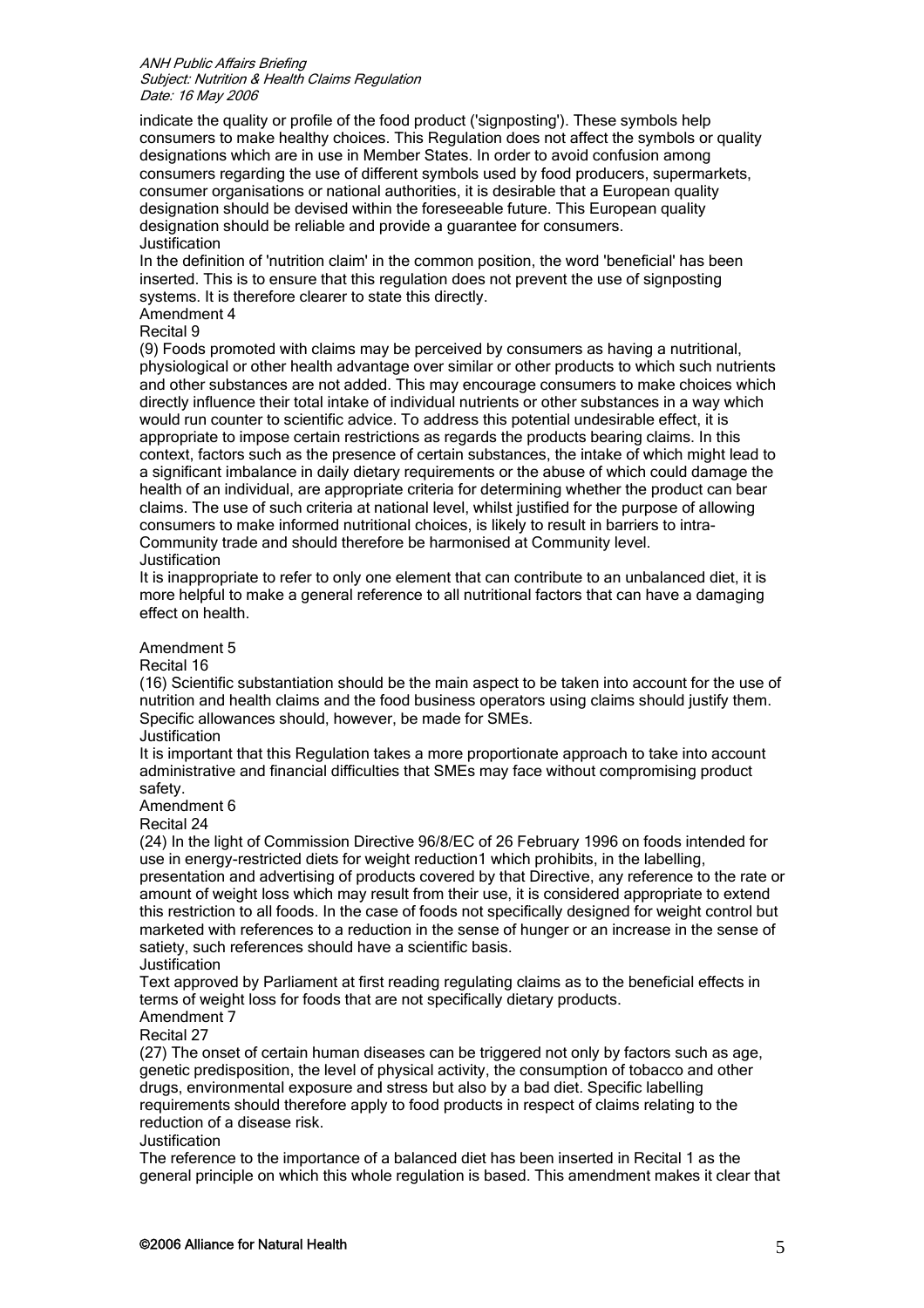'health claims' need to be regulated specifically because of the influence that diet has on human health.

Amendment 8

Recital 27 a (new)

(27a) This Regulation should apply with due regard for the various dietary habits, traditional products and gastronomic cultures existing in the Member States and their regions, which are an asset worthy of respect and conservation.

Justification

This amendment draws attention to the importance of Europe's gastronomic culture, as proposed at first reading.

Amendment 9

Recital 28

(28) In order to ensure that health claims are truthful, clear, reliable and useful to the consumer in choosing a healthy diet, the wording and the presentation of health claims should be taken into account in the opinion of the European Food Safety Authority and in subsequent procedures.

Amendment 10

Recital 33

(33) Adequate transitional measures are necessary to enable food business operators, in particular SMEs, to adapt to the requirements of this Regulation. Justification

The Regulation must provide adequate support for small and medium-sized undertakings.

# Amendment 11

Recital 34 a (new)

(34a) A general information campaign on nutrition issues and the importance of acquiring healthy eating habits should be developed at the appropriate time.

Justification

In order to enable consumers properly to assess the nutritional information given on labels, they should be educated through information campaigns on the significance of labelling and the daily energy requirements of different groups.

## Amendment 12

Article 1, paragraph 2, subparagraph 1

2. This Regulation shall apply to nutrition and health claims made in commercial communications, whether in the labelling, presentation or advertising of foods to be delivered as such to the final consumer, including imported products. However, it shall not apply to foods which are offered for sale to the final consumer unpacked or packed only at the point of sale (fresh products such as fruit, vegetables or bread).

Justification

By analogy with Directive 2000/13/EC of 20 March 2000, unpacked foods and fresh goods such as fruit, vegetables or bread should be excluded from the regulation.

Requiring retailers and those who sell foods loose to comply with the provisions of this Regulation is too stringent a provision and is likely to prove impossible to apply.

On the other hand, in order to safeguard the competitiveness of European industry in the face of imports from non-member countries, the Regulation should also apply to all imported products so as not to put European producers at a disadvantage. This amendment combines a number of amendments adopted at first reading to Articles 13-14-15-16-17.

# Amendment 13

 $\overline{\phantom{a}}$ 

Article 1, paragraph 3

3. This Regulation shall not apply to trade marks that comply with the provisions of Council Directive 89/104/EEC of 21 December 1988 to approximate the laws of the Member States relating to trade marks1 or Council Regulation (EC) No 40/94 of 20 December 1993 on the Community trade mark2.

<sup>1</sup> OJ L 40, 11.2.1989, p. 1. Directive as amended by Decision 92/10/EEC (OJ L 6, 11.1.1992, p. 35).

<sup>2</sup> OJ L 11, 14.1.1994, p. 1. Regulation as last amended by Regulation (EC) No 422/2004 (OJ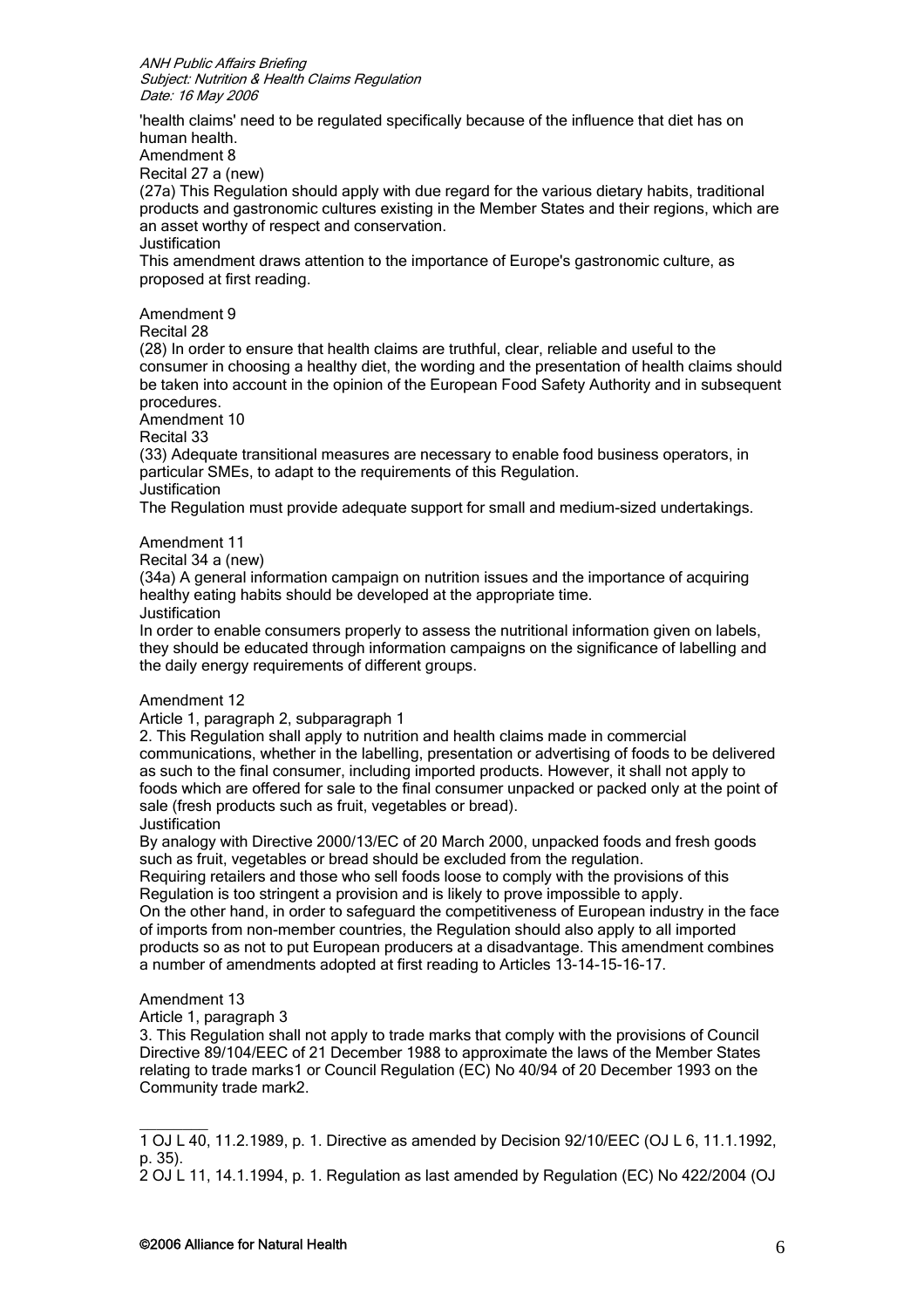L 70, 9.3.2004, p. 1).

Justification

Including trade marks within the scope of the regulation would cause major legal uncertainty and disadvantage existing brand-mark owner who partly strongly depend on the brand recognition.

Amendment 14

Article 1, paragraph 3 a (new)

3a. Furthermore, generic trademarks which have traditionally been used to indicate a property of a class of foods or beverages which could imply an effect on our health, like digestive or cough drops, shall be exempted from the application of this Regulation.

#### Amendment 15

Article 1, paragraph 4 a (new)

4a. This Regulation shall apply without prejudice to specific provisions concerning foods for particular nutritional uses laid down in Community legislation and concerning food supplements.

Justification

Taken from Article 1(4) at first reading in Parliament.

In order to avoid any confusion as to whether food supplements fall within the scope of this regulation, they should be specifically mentioned in Article 1.

#### Amendment 16

Article 4, paragraph 1

1. By ...\*, the Commission shall, in accordance with the procedure referred to in Article 24(2) and after consulting the European Parliament, establish specific nutrient profiles, including exemptions, which food or certain categories of food must comply with in order to bear nutrition or health claims and the conditions for the use of nutrition or health claims for foods or categories of foods with respect to the nutrient profiles.

The nutrient profiles for food and/or certain categories of food shall be established taking into account in particular:

(a) the quantities of certain nutrients and other substances contained in the food, such as fat, saturated fatty acids, trans-fatty-acids, sugars and salt/sodium;

(b) the role and importance of the food (or of categories of foods) and their contribution to the diet of the population in general (in relation to the daily intake) or, as appropriate, of certain risk groups including children; due account should be taken of the dietary habits and consumption patterns in the various Member States;

(c) the overall nutritional composition of the food and the presence of nutrients that have been scientifically recognised as having an effect on health.

The nutrient profiles shall be based on scientific knowledge about diet and nutrition, and their relation to health.

In setting the nutrient profiles, the Commission shall request the Authority to provide within 12 months relevant scientific advice, focusing in particular on:

(i) whether profiles should be set for food in general and/or categories of food;

(ii) the choice and balance of nutrients to be taken into account;

(iii) the choice of reference quantity/basis for profiles;

(iv) the approach to the calculation of the profiles, and

(v) the feasibility and testing of a proposed system.

In setting the nutrient profiles, the Commission shall carry out consultations with interested parties, in particular food business operators and consumer groups. Particular attention shall be given to SMEs.

Within 3 months after the date referred to in the first subparagraph, the Commission shall submit to the European Parliament and to the Council a report on the applicability of the developed nutrient profiles and the relevant scientific data.

Nutrient profiles and their conditions of use shall be updated to take into account relevant scientific developments in accordance with the procedure referred to in Article 24(2) and after consultation of interested parties.

**Justification** 

Aims to reach a compromise with Council.

It is important to pay attention to SMEs and to the dietary patterns in the different Member States.

Amendment 17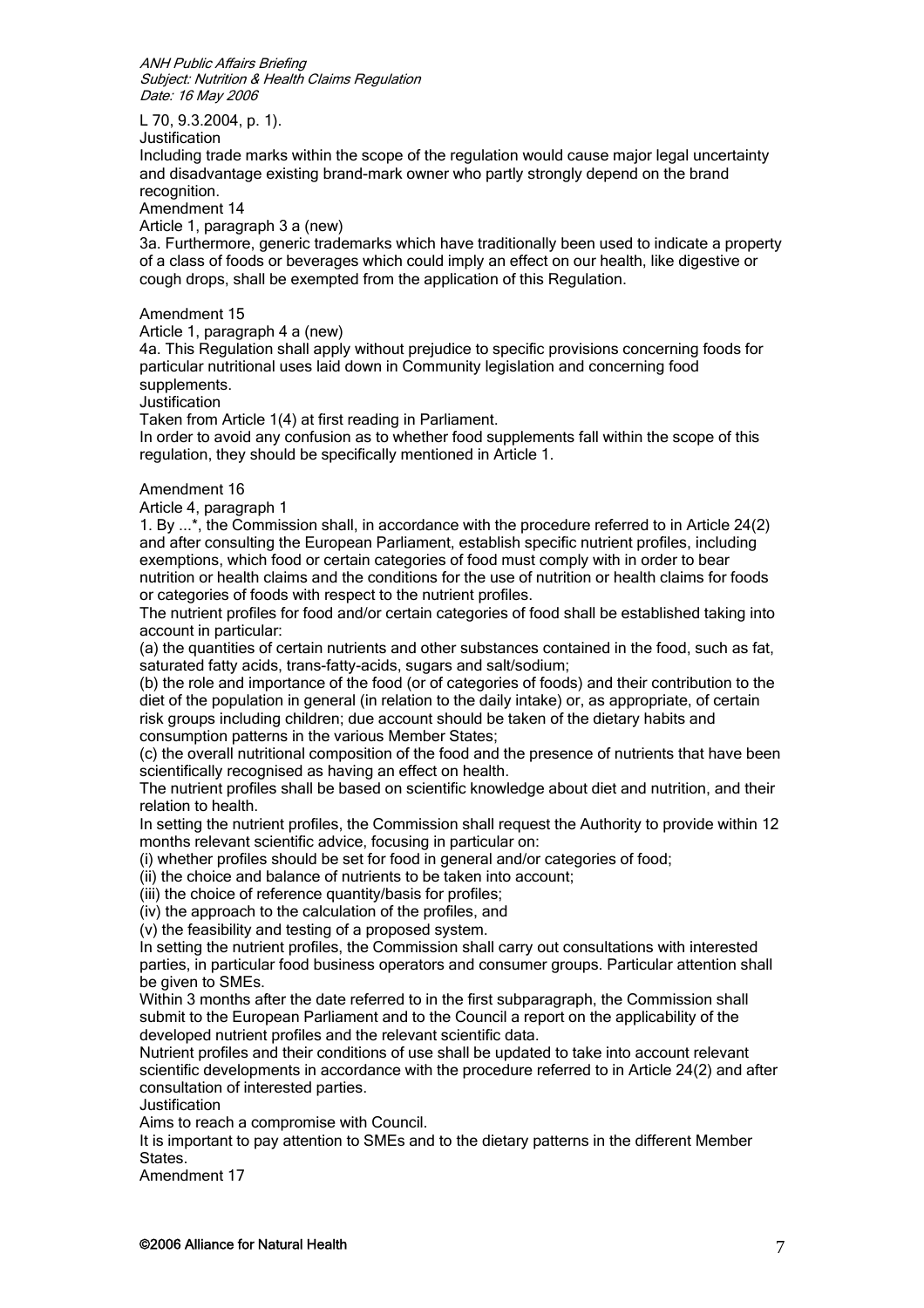#### Article 4, paragraph 2

2. By way of derogation from paragraph 1, nutrition claims shall be allowed, provided that in addition reference is made to the nutrients which do not meet the nutrient profile. This information should be of factual, non-discriminating character and clearly visible to the consumer.

**Justification** 

Claims should be admissible if one element of a nutrient profile is exceeded. An additional obligation to disclose nutrition information would allow consumers to make an informed choice. The details of presentation should be considered following completion of the Authority's task and within the context of the review of the Nutrition Labelling Directive 90/496/EC.

Amendment 18

Article 4, paragraph 3

3. Beverages containing more than 1,2% by volume of alcohol shall not bear health claims, except where these support national authority or Community messages about the dangers of misuse of alcohol.

#### Justification

The definition of a health claim could apply to any message about alcohol and health, potentially putting at risk health warnings. Hence the need to clarify this situation. Deletion of point (b) of paragraph 3 of Article 4 means that nutrition claims are not prohibited for alcoholic beverages.

## Amendment 19

Article 4, paragraph 4

4. In the absence of specific Community rules regarding nutrition claims referring to low alcohol levels, or the reduction or absence of alcohol or energy in beverages which normally contain alcohol, relevant national rules may apply in compliance with the provisions of the Treaty.

Amendment 20 Article 4, paragraph 5 deleted

Amendment 21

Article 4, paragraph 5 a (new)

5a. The Authority shall, if appropriate, provide SMEs with general information and guidance to advise them on improving the nutritional content of their products, thereby enabling them to comply with the nutrient profiles that are established under the provisions of this Article. Justification

It is important to pay attention to the needs and concerns of SMEs.

Amendment 22

Article 5, paragraph 1

1. The use of nutrition and health claims shall only be permitted if the following conditions are fulfilled:

(a) the presence, absence or reduced content in a food or category of food of a nutrient or other substance in respect of which the claim is made has been shown to have a beneficial nutritional or physiological effect, as established by generally accepted scientific knowledge; (b) the nutrient or other substance for which the claim is made:

(i) is contained in the final product in a significant quantity as defined in Community legislation or, where such rules do not exist, in a quantity that will produce the nutritional or physiological effect claimed as established by generally accepted scientific knowledge; or

(ii) is not present or is present in a reduced quantity that will produce the nutritional or physiological effect claimed as established by generally accepted scientific knowledge; (c) where applicable, the nutrient or other substance for which the claim is made is in a form that is available to be used by the body;

(d) the quantity of the product that can reasonably be expected to be consumed provides a significant quantity of the nutrient or other substance to which the claim relates, as defined in Community legislation or, where such rules do not exist, a significant quantity that will produce the nutritional or physiological effect claimed as established by generally accepted scientific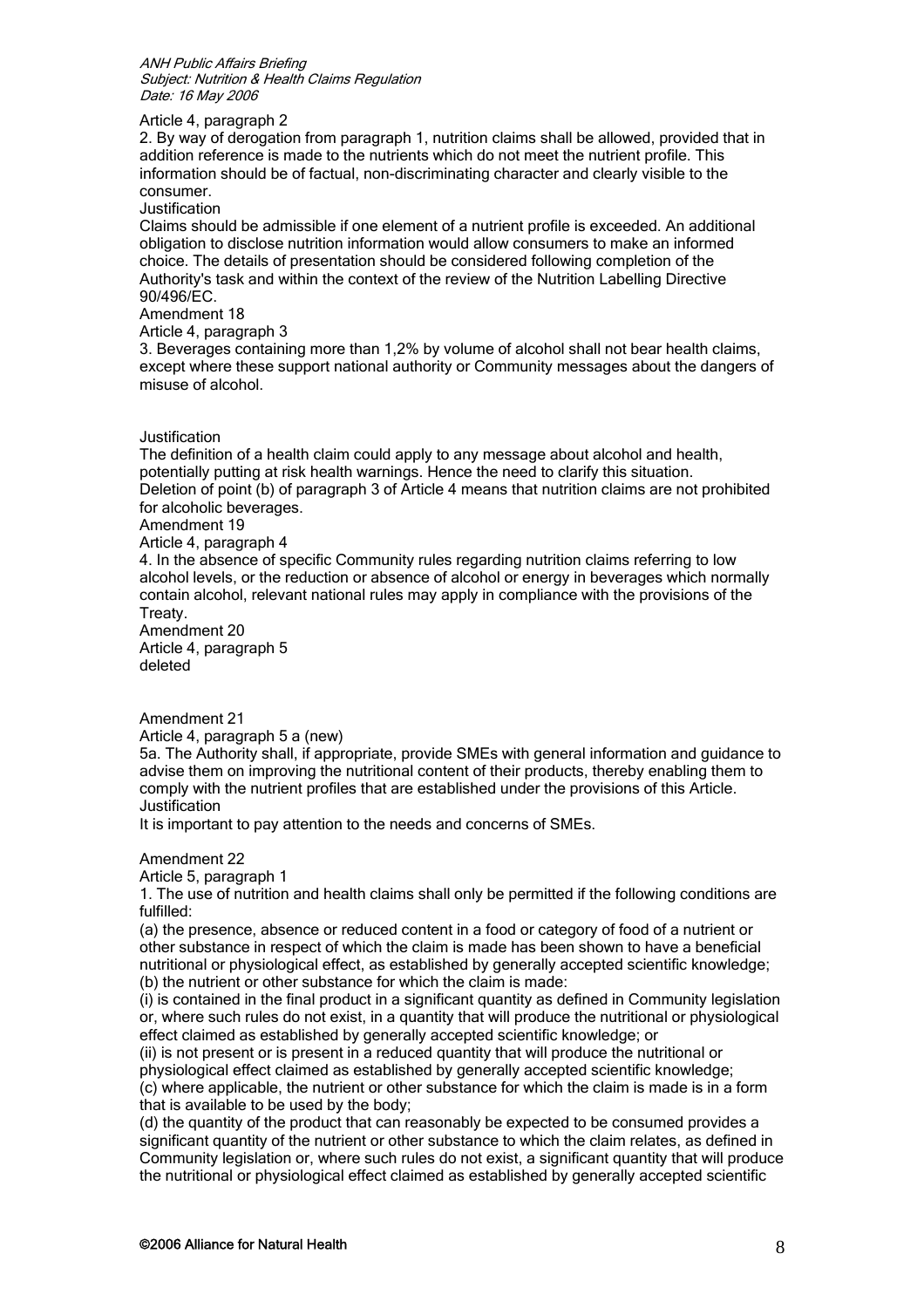knowledge;

(e) compliance with the specific conditions set out in Chapter III or Chapter IV as the case may be.

**Justification** 

The term "generally accepted data" has not been defined. The issues of consensus science and emerging science need to be provided for so that claims about benefits to health can be made at an earlier stage in the discovery process, using appropriate language and terminology ("may", "can", "probable", "possible", etc). "Accepted scientific knowledge" takes this into account. In the spirit of amendment 30 at first reading.

#### Amendment 23

Article 6, paragraph 1

1. Nutrition and health claims shall be based on and substantiated by generally accepted scientific knowledge.

Amendment 24

Article 8

1. Subject to paragraph 1a, nutrition claims shall only be permitted if they are in conformity with this Regulation and comply with the conditions set out in the Annex.

1a. Indications of the nutritional status of a food, including logos, may be permitted in Member States provided that they conform with guidelines or rules laid down by national authorities and that they help consumers make choices related to healthy eating.

2. Amendments to the Annex shall be adopted in accordance with the procedure referred to in Article 24(2) and, where appropriate, after consulting the Authority and with the involvement of consumer associations to judge the perception and understanding of the claims in question.

Amendment 25

Article 10, paragraph 3

3. Reference to general, non-specific benefits of the nutrient or food for overall good health or health-related well-being may only be made if accompanied by a specific claim included in the list provided for in Articles 13 or 14 or the Annex.

Amendment 26

Article 11

In the absence of specific Community rules concerning recommendations of or endorsements by national health professional and nutrition/dietetic associations and health-related charities, relevant national rules may apply in compliance with the provisions of the Treaty. Justification

Recommendations helpful to consumers regarding diet, foods and health may also be made by properly qualified health professionals such as nurses, dentists and pharmacists as well as by properly qualified nutritionists and dieticians. The original Commission proposal did not envisage endorsements being governed according to national rules. The Common Position text is therefore entirely new. At first reading Parliament acknowledged endorsements by health professionals.

Amendment 27 Article 12, points (b) and (c) (b) claims which make reference to the rate or amount of weight loss, unless scientifically substantiated; (c) claims which make reference to recommendations of individual doctors or health professionals and other associations not referred to in Article 11, unless scientifically substantiated. (Reinstates Amendment 42 at first reading) Justification Restrictions on the use of health claims should be undertaken on the basis of scientific criteria. Amendment 28 Article 12, point (c a) (new)

(ca) claims which are exclusively directed at children, unless scientifically substantiated. Justification

It is important to protect the health of the most vulnerable and hence most at risk.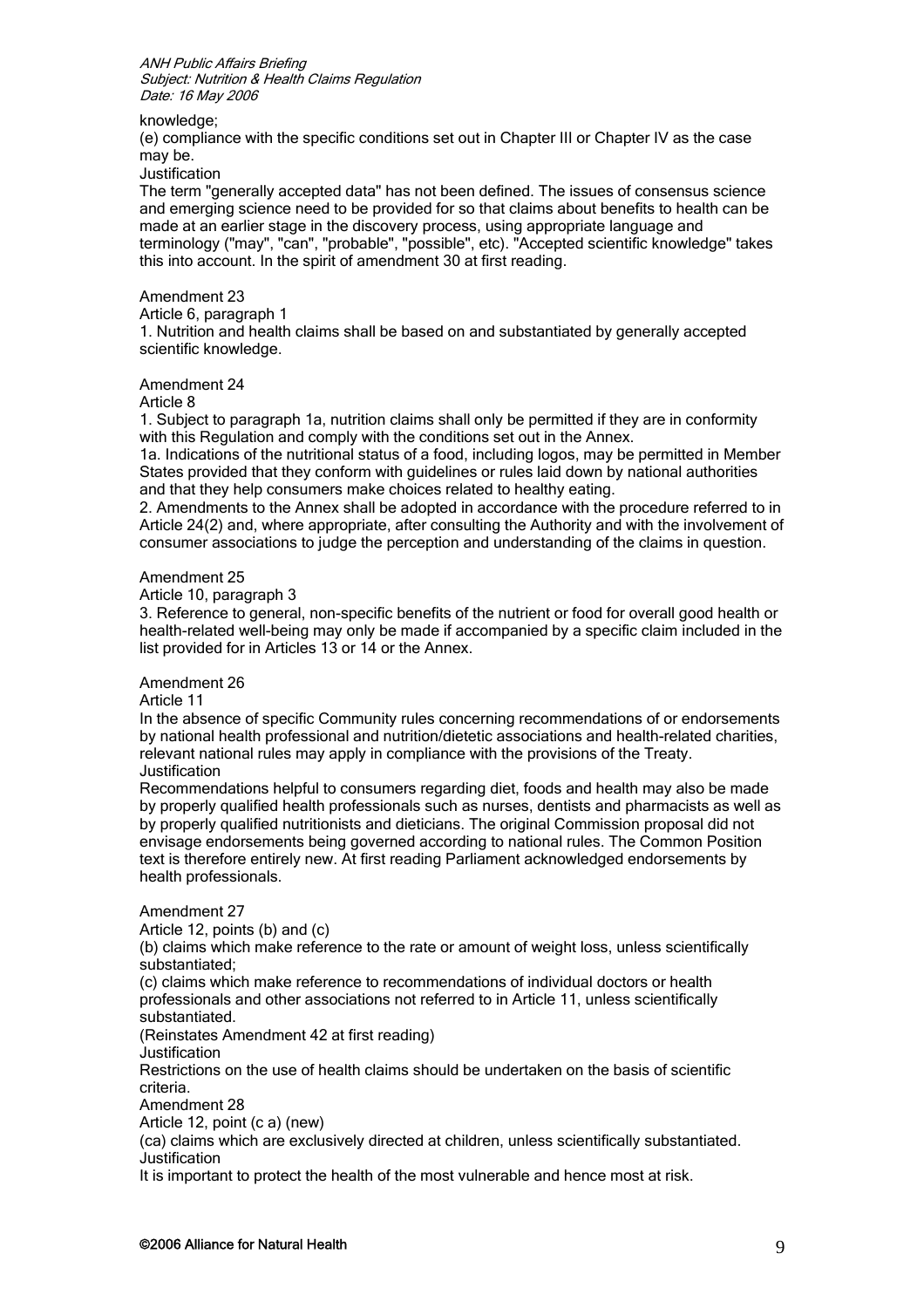Amendment 29

Article 13

1. Health claims describing or referring to:

(a) the role of a nutrient or other substance in growth, development and the functions of the body, or

(b) psychological and behavioural functions, or

(c) without prejudice to Directive 96/8/EC, slimming or weight-control or a reduction in the sense of hunger or an increase in the sense of satiety or to the reduction of the available energy from the diet,

which are based on the list provided for in paragraph 3 may be made without undergoing the procedures laid down in Articles 15 to 18, if they are:

(i) based on generally accepted scientific knowledge, and

(ii) well understood by the average consumer.

2. Member States shall provide the Commission with lists of claims as referred to in paragraph 1 by …\* at the latest accompanied by the conditions applying to them and by references to the relevant scientific justification.

3. After consulting the Authority, the Commission shall adopt, in accordance with the procedure referred to in Article 24(2), a Community list of permitted claims as referred to in paragraph 1, and all necessary conditions for the use of these claims by …\* \* at the latest. 4. Any changes to the list referred to in paragraph 3, based on generally accepted scientific knowledge, shall be adopted in accordance with the procedure referred to in Article 24(2), after consulting the Authority, on the Commission's own initiative or following a request by a Member State

5. Any additions of claims to the list referred to in paragraph 3 based on newly developed scientific knowledge and/or which include a request for the protection of proprietary data shall be adopted following the procedure laid down in Articles 15 to 18.

\* OJ: Last day of the month of entry into force of this Regulation plus 6 months.

\*\* OJ: Last day of the month of entry into force of this Regulation plus 2 years. Justification

Amendment that replaces "data" by "knowledge" in line with amendments proposed to Articles 5 and 6

In order to allow SME's to have a faster access to the list of authorized claims which can be used without undergoing any procedure of authorization, time periods for the compiling of the list have to be shortened. The two proposed ams. are aimed at shortening to 2 years the timing of realization of the list of allowed claims.

Amendment 30

Article 13, paragraph 5 a (new)

5a. Health claims other than those referring to the reduction of disease risk and those referring to children's development and health, which are not covered by paragraph 1, may be made where they have been registered in accordance with the procedure laid down in Article 17a. **Justification** 

The main aim of this amendment is to have a faster procedure (only 6 months), by preserving all the time for the scientific assessment for the EFSA. That's the only guarantee for the consumer that the shortening of the period will not damage the quality of the assessment. If EFSA thinks that the claim might be not scientific substantiated then the "Authorization" procedure applies with the intervention of the Commission and the Comitology procedure. It is of vital importance to consider carefully with the utmost precision all claims referring to children's development and health as well as claims referring to the reduction of disease risk. Amendment 31

Article 14, title and paragraph 1

Reduction of disease risk claims and claims related to children's development and health 1. Notwithstanding Article 2(1)(b) of Directive 2000/13/EC, reduction of disease risk claims and claims related to children's development and health may be made where they have been authorised in accordance with the procedure laid down in Articles 15 to 18 of this Regulation for inclusion in a Community list of such permitted claims together with all the necessary conditions for the use of these claims.

**Justification** 

It is of vital importance to also consider carefully with the utmost precision all claims referring to children's development and health.

Amendment 32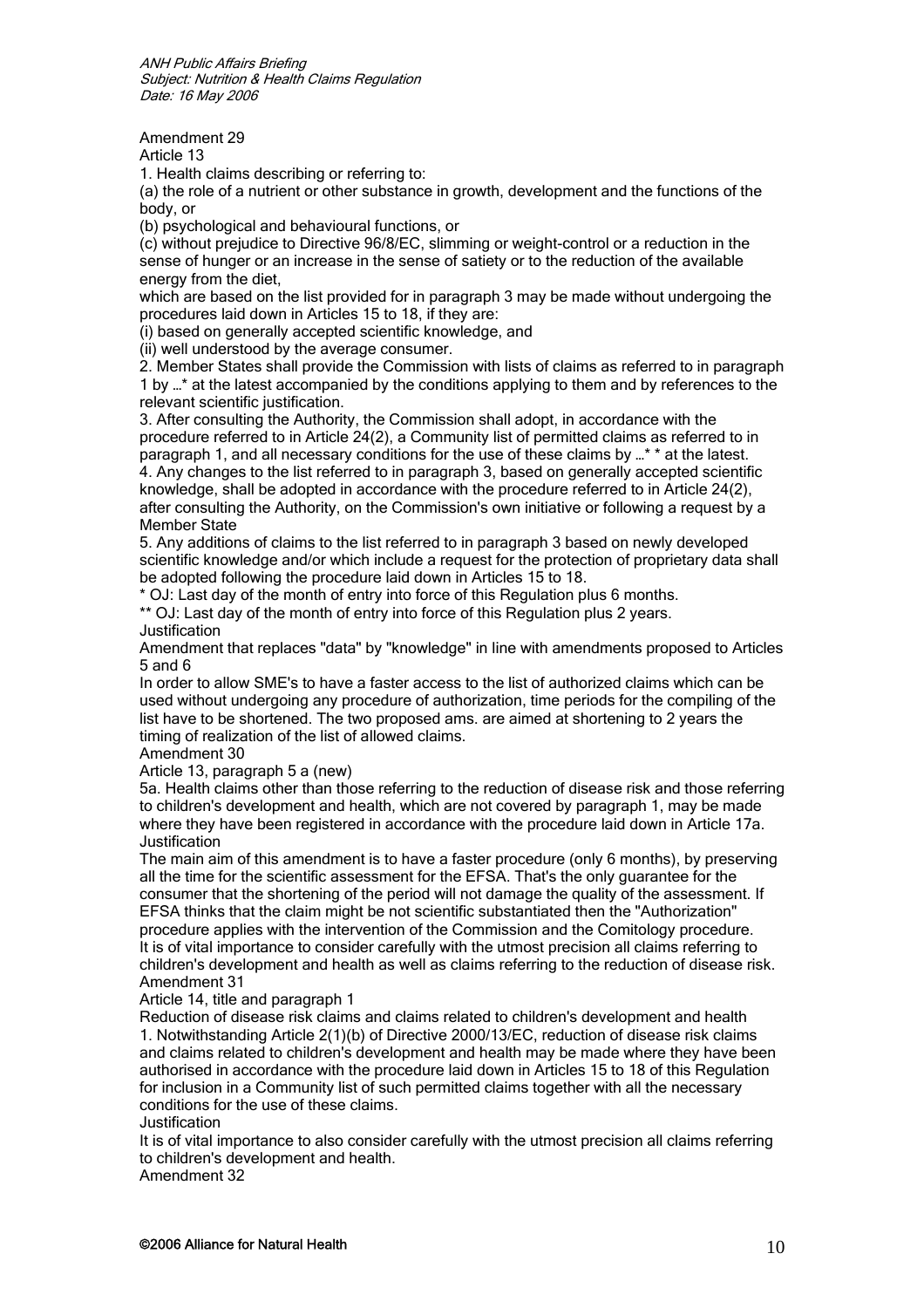Article 15, paragraph 3 a (new)

3a. SMEs shall be given specific help in preparing applications. **Justification** SMEs should not be penalised by the application of the new system. Amendment 33 Article 16, paragraph 1

1. In giving its opinion, the Authority shall respect a time limit of four months from the date of receipt of a valid application. Such time limit shall be extended for two months whenever the Authority seeks supplementary information from the applicant as provided for in paragraph 2. Justification

This amendment sets tighter timelines for the EFSA opinion in the Authorisation process, in recognition of the fact that the process needs to fit the need for proportionality as well as protection of consumers.

Amendment 34

Article 16, paragraph 2

2. The Authority or a national competent authority through the Authority may, where appropriate, request the applicant to supplement the particulars accompanying the application within a specified time limit. The applicant may have direct access to the competent panel of the Authority including the right to be heard and the right to add further particulars to the dossier.

#### Amendment 35

Article 16, paragraph 3

3. In order to prepare its opinion, the Authority shall verify:

(a) that the health claim is substantiated by scientific data;

(b) that the wording of the health claim complies with the criteria laid down in this Regulation.

#### Justification

The requirement for EFSA to give an opinion on the consumer understanding of the claim is amended, as this area ise not within EFSA expertise.

#### Amendment 36

Article 16, paragraph 4

4. The opinion shall include the following particulars:

(a) the name and address of the applicant;

(b) the nutrient or other substance, or the food or the category of food, in respect of which a claim is to be made and its particular characteristics;

(c) a proposal for the wording of the health claim, including, as the case may be, the specific conditions of use;

(d) where applicable, conditions or restrictions of use of the food and/or an additional statement or warning that should accompany the health claim on the label and in advertising. Justification

The requirement for EFSA to recommend a wording for the claim is amended, as this area is not within EFSA expertise.

#### Amendment 37

Article 17, paragraph 1

1. Within two months after receiving the opinion of the Authority, the Commission shall submit to the Committee referred to in Article 22(2) a draft decision on the lists of permitted health claims, taking into account the opinion of the Authority, any relevant provisions of Community law and other legitimate factors relevant to the matter under consideration. Where the draft Decision is not in accordance with the opinion of the Authority, the Commission shall provide an explanation for the differences.

Amendment 38 Article 17 a (new) Article 17a Community Registration

1. For health claims referred to in Article 13(5a) a food business operator intending to use a health claim not included in the list provided for in Article 13(3) may apply for the Registration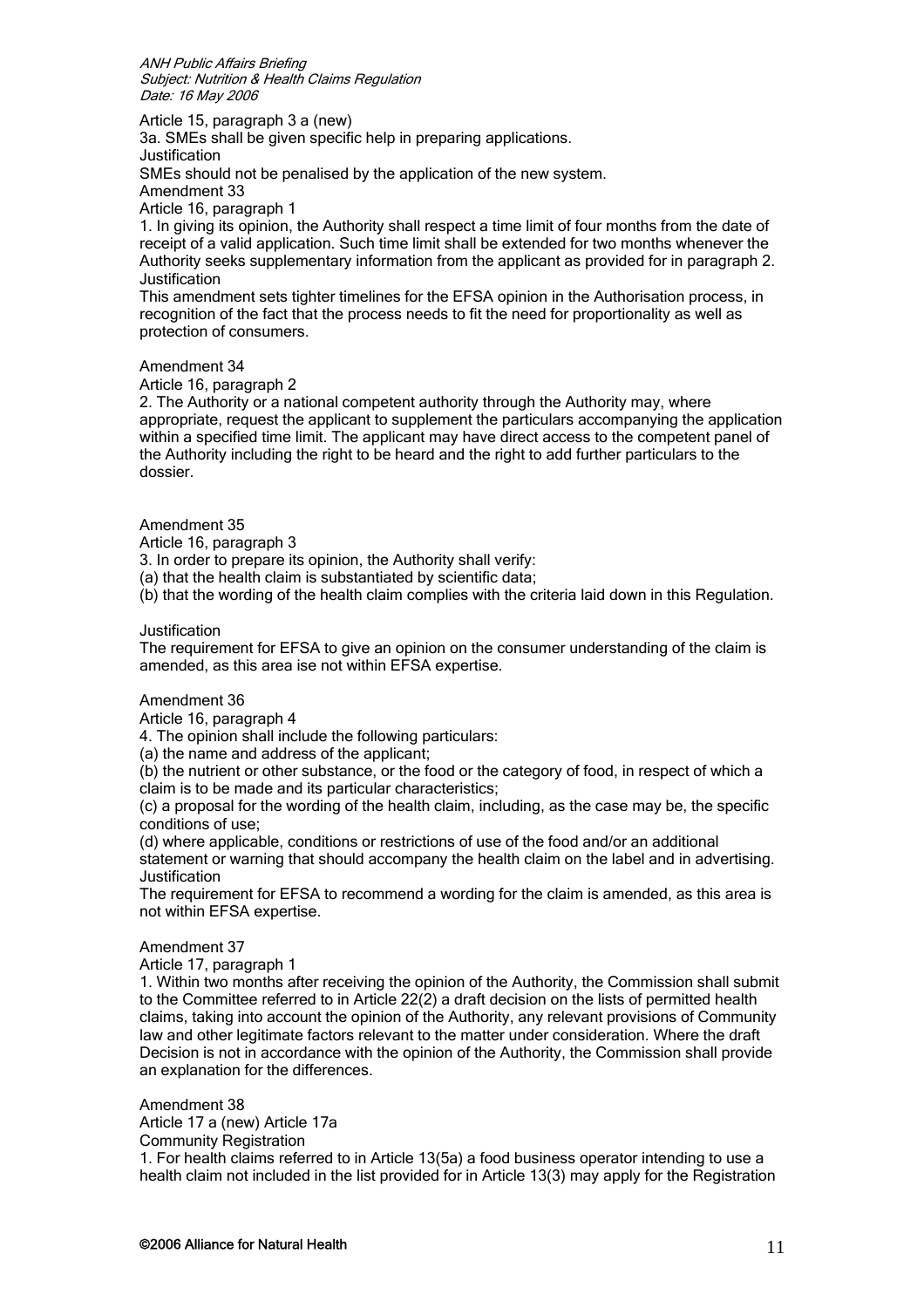procedure.

2. The request for Registration shall be submitted to the national competent authority of a Member State which shall acknowledge receipt in writing within 14 days of its receipt. The request shall include the data provided for in Article 15(3) and the reasons for the request.

3. The dossier shall be sent without delay to the Authority for a scientific assessment and to the Commission and the Member States for information.

The procedure laid down in Article 16(2),  $(3)(a)$  and (b),  $(5)$  and (6) shall apply mutatis mutandis.

4. Registration of the claim shall be granted by the Commission within 5 months from the date of receipt of the request for registration unless the Authority objects by way of a negative opinion on the scientific substantiation of the claim.

From the day of Registration the applicant may start using the claim.

5. In the event of a negative opinion by the Authority about the scientific substantiation of the claim, the claim shall have to be authorised in accordance with the procedures laid down by Article 17.

6. The list of claims registered within the meaning of paragraph 1 shall be established by the Commission in line with the provisions of Article 20.

Justification

The main aim of this amendment is to have a faster procedure (only 6 months), by preserving all the time for the scientific assessment for the EFSA. That's the only guarantee for the consumer that the shortening of the period will not damage the quality of the assessment. If EFSA thinks that the claim might be not scientifically substantiated then the "Authorisation" procedure applies with the intervention of the Commission and the Comitology procedure.

## Amendment 39

Article 19, paragraph 2, point (c)

(c) the authorised health claims and the conditions applying to them provided for in Articles 13(3), 14(1), 18(2), 23(2) and 27(6), the registered health claims provided for in Article 17a and the conditions provided for by Article 20 and the national measures referred to in Article 22(3).

**Justification** 

The main aim of this amendment is to have a faster procedure (only 6 months), by preserving all the time for the scientific assessment for the EFSA. That's the only guarantee for the consumer that the shortening of the period will not damage the quality of the assessment. If EFSA thinks that the claim might be not scientifically substantiated then the "Authorisation" procedure applies with the intervention of the Commission and the Comitology procedure.

## Amendment 40

Article 19 a (new)

Article 19a

Intellectual property rights

The submission, registration or publication of a claim shall be without prejudice to any intellectual property rights which the applicant may enjoy in relation to the claim itself, or to any scientific data or any information contained in the dossier. Such rights shall be protected in accordance with Community law, or with any national provisions which do not conflict with Community law.

(Reinstates amendment 70 from 1st reading)

#### Amendment 41

Article 20, paragraph 1, introductory part

1. The scientific data and other information in the application required under Article 15(2) may not be used for the benefit of a subsequent applicant for a period of four years from the date of authorisation, unless the subsequent applicant has agreed with the prior applicant that such data and information may be used, where:

Justification

SME's usually do not have the money to afford scientific studies to produce an own claim. The only chance they have to use claims is to use the ones which are listed in the list provided by art. 13 which can be used for free without undergoing any type of authorization/registration procedure. In order to allow SME's to use claims of this kind , timing of data protection has to be shortened. It is worth mentioning that in first reading the EP established that data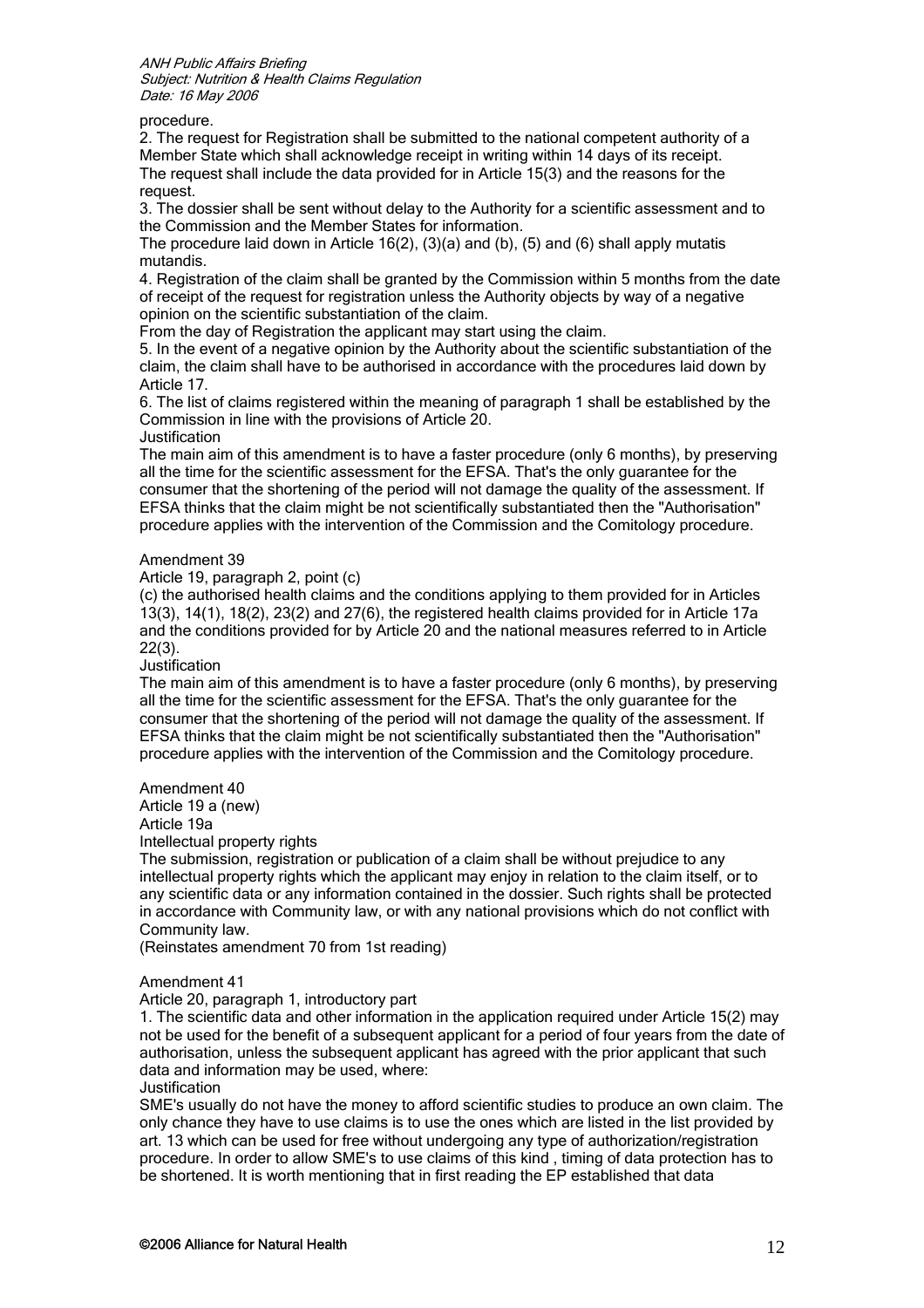protection should last only 3 years.

Amendment 42

Article 20, paragraph 2

2. Until the end of the four-year period specified in paragraph 1, no subsequent applicant shall have the right to refer to data designated as proprietary by a prior applicant unless and until the Commission takes a decision on whether a claim could be or could have been included in the list provided for in Article 14 or, where appropriate, Article 13 without the submission of data designated as proprietary by the prior applicant.

Amendment 43

Article 26

By ...\* at the latest, the Commission shall submit to the European Parliament and to the Council a report on the application of this Regulation, in particular on the evolution of the market in foods in respect of which nutrition or health claims are made and on the consumers' understanding of claims, together with a proposal for amendments if necessary. The report shall also include an evaluation of the impact of this Regulation on public health.

\* OJ: Four years after the date of entry into force of this Regulation.

Justification

 $\frac{1}{2}$  ,  $\frac{1}{2}$  ,  $\frac{1}{2}$  ,  $\frac{1}{2}$  ,  $\frac{1}{2}$  ,  $\frac{1}{2}$  ,  $\frac{1}{2}$ 

An earlier review would make it possible to identify conflicts between the regulation and the relevant legislation on trade marks and to eliminate them. The amendment corresponds to Amendment 71 at first reading.

## Amendment 44

Article 27, paragraph 1

1. Foods placed on the market or labelled prior to the date of application of this Regulation which do not comply with this Regulation may be marketed until their expiry date. With regard to the provisions in Article 4(1), foods may be marketed until twenty-four months following adoption of the relevant nutrient profiles and their conditions of use. Justification

Sufficient time is needed for operators to meet the requirements of the Regulation. Claims not in compliance with Regulation should be allowed on market to expiry date.

Amendment 45 Article 27, paragraph 2 deleted **Justification** See amendment on Article 1, paragraph 3.

## Amendment 46

Article 27, paragraph 3

3. Nutrition claims which have been used in a Member State before 1 January 2005 in compliance with national provisions applicable to them and which are not included in the Annex, may be made no longer than three years following the date of entry into force specified in Article 28 under the responsibility of food business operators and without prejudice to the adoption of safeguard measures as referred to in Article 23.

## EP amendment 91 to Council common position COD/2003/0165 nutrition and health claims made on foods

Thu, 11 May 06 | European Parliament Amendments Tabled Summary The following amendment was tabled for consideration during the European Parliament plenary of 15-18 June 2006.

The procedure reference of the proposal is COD/2003/0165. Contents 10.5.2006 A6-0122/91 AMENDMENT 91 by Jens-Peter Bonde, on behalf of the IND/DEM Group Recommendation for second reading A6-0122/2006 Adriana Poli Bortone Nutrition and health claims made on foods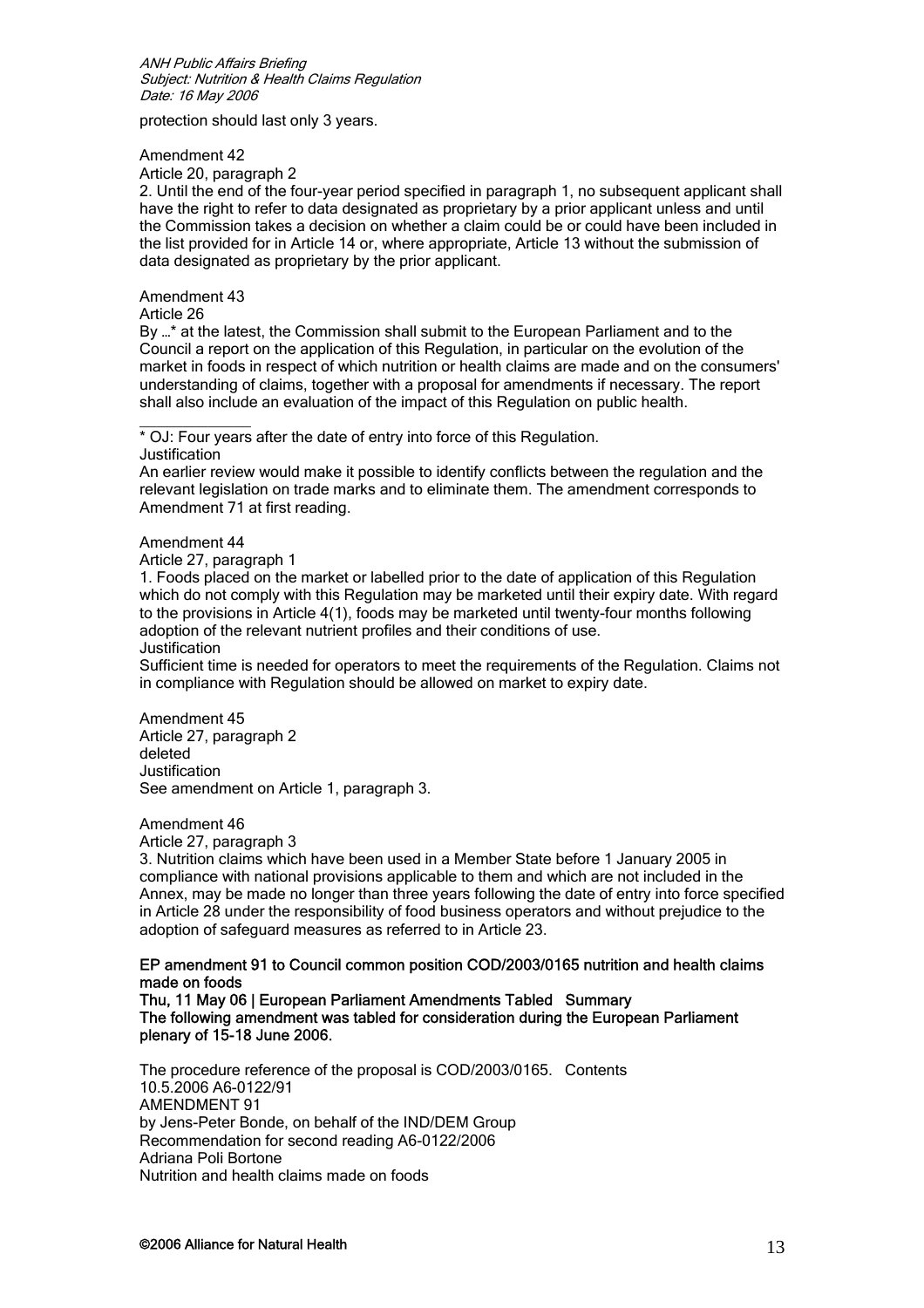Council common position (09858/3/2005 - C6-0018/2006 - 2003/0165(COD)) Amendment 91

Article 1, paragraph 1, subparagraph 1 a (new)

This Regulation shall not prevent individual Member States from maintaining or introducing stricter protection measures.

Or. en

Justification

The present differences between member states regarding an already established praxis of limiting the use and marketing of nutrition and health claims makes it necessary to give the member states the opportunity to keep and introduce more restrictive measures. This is done to fulfil article 95, paragraph 3, 152, paragraph 1, and article 153, paragraph 2 in the treaty. If the regulation is implemented without this guarantee some member states will get a lower level of protection than they have today.

EP amendment 90 to Council common position COD/2003/0165 nutrition and health claims made on foods

 Thu, 11 May 06 | European Parliament Amendments Tabled Summary The following amendment was tabled for consideration during the European Parliament plenary of 15-18 May 2006.

The procedure reference of the proposal is COD/2003/0165. Contents 10.5.2006 A6-0122/90 AMENDMENT 90 by Renate Sommer, on behalf of the PPE-DE Group Recommendation for second reading A6-0122/2006 Adriana Poli Bortone Nutrition and health claims made on foods Council common position (09858/3/2005 - C6-0018/2006 - 2003/0165(COD) - amending act) Amendment 90 Article 4, paragraph 2 2. By way of derogation from paragraph 1, nutrition claims

(a) referring to the reduction of fat, saturated fatty acids, trans-fatty acids, sugars and salt/sodium shall be allowed without reference to a profile for the specific nutrient/s for which the claim is made, provided they comply with the conditions laid down in this Regulation. (b) shall be allowed, where a single nutrient exceeds the nutrient profile provided that a clearly legible statement about the specific nutrient appears in close proximity to and on the same side as the claim. This statement shall read as follows "Increased content of [ \*]."

 $\frac{1}{2}$ \*The name of the nutrient exceeding the nutrient profile.

Or. en

Justification

Replaces amendment 66 of the tabled compromise package.

## EP amendments 84-89 to Council common position COD/2003/0165 nutrition and health claims made on foods

Thu, 11 May 06 | European Parliament Amendments Tabled Summary The following amendments were tabled for consideration during the European Parliament plenary of 15-18 May 2006.

The procedure reference of the proposal is COD/2003/0165. Contents 10.5.2006 A6-0122/84 AMENDMENT 84 by Adriana Poli Bortone, on behalf of the UEN Group, Guido Sacconi and Dorette Corbey, on behalf of the PSE Group, Renate Sommer, on behalf of the PPE-DE Group, Jules Maaten, on behalf of the ALDE Group, Kartika Tamara Liotard, on behalf of the GUE/NGL Group, Jill Evans and Hiltrud Breyer, on behalf of the Verts/ALE Group, and Johannes Blokland Recommendation for second reading A6-0122/2006 Adriana Poli Bortone Nutrition and health claims made on foods Council common position (09858/3/2005 - C6-0018/2006 - 2003/0165(COD)) Amendment 84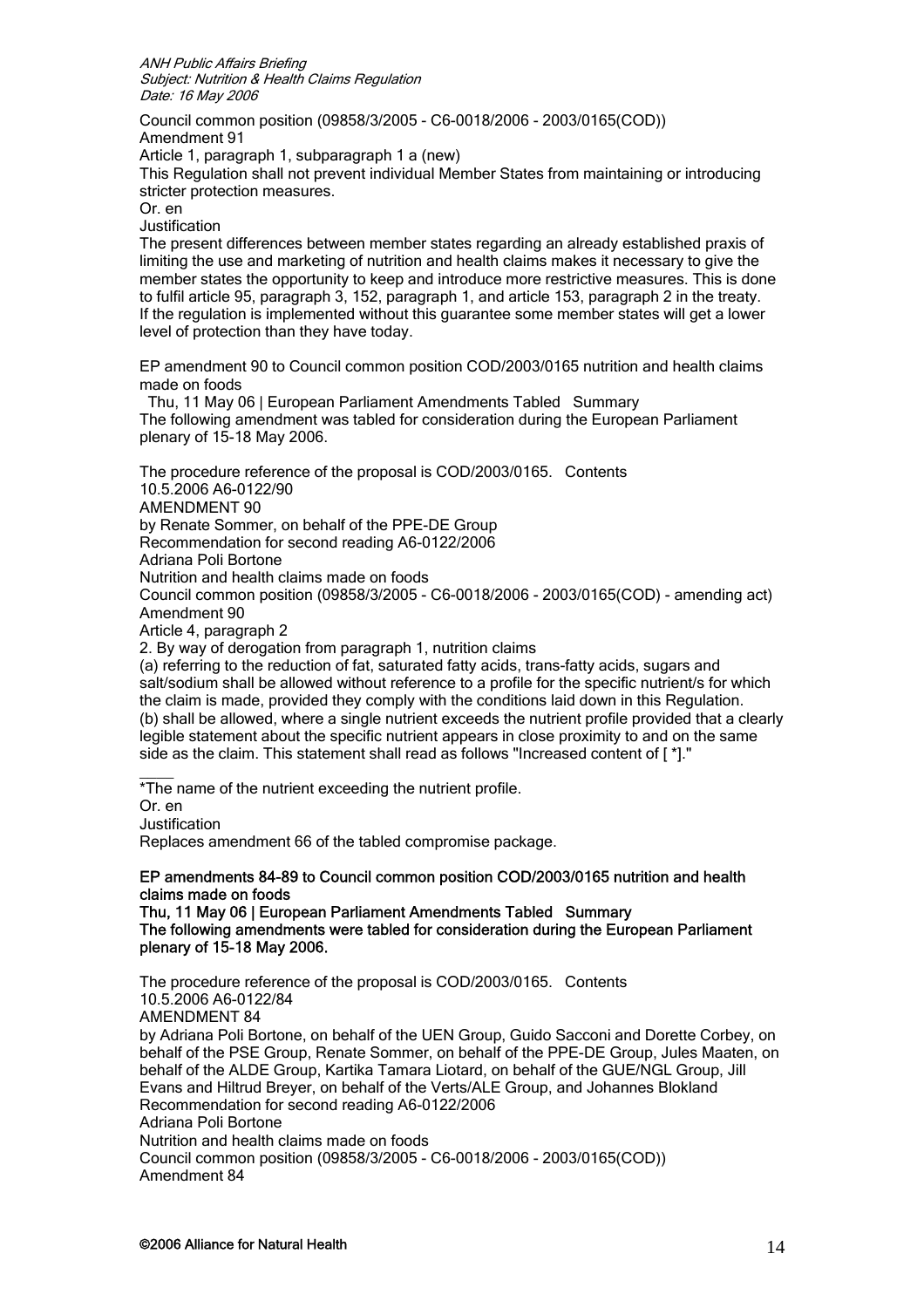## Article 20, paragraph 1, introductory part

1. The scientific data and other information in the application required under Article 15(2) may not be used for the benefit of a subsequent applicant for a period of five years from the date of authorisation, unless the subsequent applicant has agreed with the prior applicant that such data and information may be used, where:

Or. en

Justification

This amendment is part of a compromise package in view of seeking a second reading agreement with the Council.

10.5.2006 A6-0122/85

AMENDMENT 85

by Adriana Poli Bortone, on behalf of the UEN Group, Guido Sacconi and Dorette Corbey, on behalf of the PSE Group, Renate Sommer, on behalf of the PPE-DE Group, Jules Maaten, on behalf of the ALDE Group, Kartika Tamara Liotard, on behalf of the GUE/NGL Group, Jill Evans and Hiltrud Breyer, on behalf of the Verts/ALE Group, and Johannes Blokland Recommendation for second reading A6-0122/2006

Adriana Poli Bortone

Nutrition and health claims made on foods

Council common position (09858/3/2005 - C6-0018/2006 - 2003/0165(COD))

Amendment 85

Article 20, paragraph 2

2. Until the end of the five-year period specified in paragraph 1, no subsequent applicant shall have the right to refer to data designated as proprietary by a prior applicant unless and until the Commission takes a decision on whether a claim could be or could have been included in the list provided for in Article 14 or, where appropriate, Article 13 without the submission of data designated as proprietary by the prior applicant.

Or. en

Justification

This amendment is part of a compromise package in view of seeking a second reading agreement with the Council.

10.5.2006 A6-0122/86

AMENDMENT 86

by Adriana Poli Bortone, on behalf of the UEN Group, Guido Sacconi and Dorette Corbey, on behalf of the PSE Group, Renate Sommer, on behalf of the PPE-DE Group, Jules Maaten, on behalf of the ALDE Group, Kartika Tamara Liotard, on behalf of the GUE/NGL Group, Jill Evans and Hiltrud Breyer, on behalf of the Verts/ALE Group, and Johannes Blokland Recommendation for second reading A6-0122/2006

Adriana Poli Bortone

Nutrition and health claims made on foods

Council common position (09858/3/2005 - C6-0018/2006 - 2003/0165(COD)) Amendment 86

Article 26

By ...\* at the latest, the Commission shall submit to the European Parliament and to the Council a report on the application of this Regulation, in particular on the evolution of the market in foods in respect of which nutrition or health claims are made and on the consumers' understanding of claims, together with a proposal for amendments if necessary. The report shall also include an evaluation of the impact of this Regulation on dietary choices and the potential impact on obesity and non-communicable diseases.

\* [Six years after the date of entry into force of this Regulation.]

Or. en

Justification

 $\overline{\phantom{a}}$  , where  $\overline{\phantom{a}}$ 

This amendment is part of a compromise package in view of seeking a second reading agreement with the Council.

10.5.2006 A6-0122/87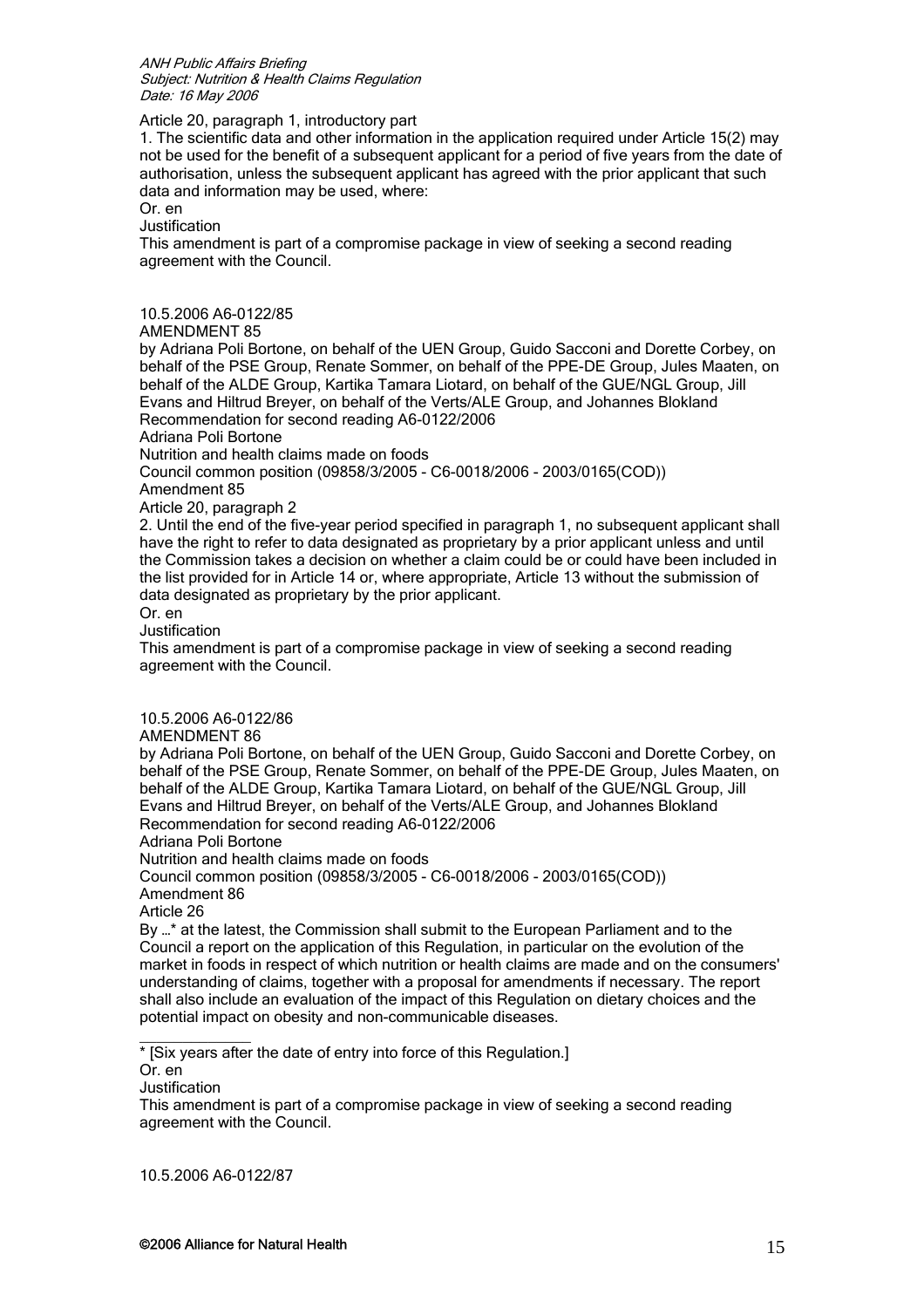AMENDMENT 87

by Adriana Poli Bortone, on behalf of the UEN Group, Guido Sacconi and Dorette Corbey, on behalf of the PSE Group, Renate Sommer, on behalf of the PPE-DE Group, Jules Maaten, on behalf of the ALDE Group, Kartika Tamara Liotard, on behalf of the GUE/NGL Group, Jill Evans and Hiltrud Breyer, on behalf of the Verts/ALE Group, and Johannes Blokland Recommendation for second reading A6-0122/2006

Adriana Poli Bortone Nutrition and health claims made on foods

Council common position (09858/3/2005 - C6-0018/2006 - 2003/0165(COD))

Amendment 87

Article 27, paragraph 1

1. Foods placed on the market or labelled prior to the date of application of this Regulation which do not comply with this Regulation may be marketed until their expiry date, but not later than \*\*. With regard to the provisions in Article 4(1), foods may be marketed until twenty-four months following adoption of the relevant nutrient profiles and their conditions of use.

 $\overline{\phantom{a}}$  ,  $\overline{\phantom{a}}$  ,  $\overline{\phantom{a}}$  ,  $\overline{\phantom{a}}$  ,  $\overline{\phantom{a}}$  ,  $\overline{\phantom{a}}$  ,  $\overline{\phantom{a}}$  ,  $\overline{\phantom{a}}$  ,  $\overline{\phantom{a}}$  ,  $\overline{\phantom{a}}$  ,  $\overline{\phantom{a}}$  ,  $\overline{\phantom{a}}$  ,  $\overline{\phantom{a}}$  ,  $\overline{\phantom{a}}$  ,  $\overline{\phantom{a}}$  ,  $\overline{\phantom{a}}$ \*\* OJ: Last day of the thirtieth month following the date of entry into force of this Regulation. Or. en

Justification

This amendment is part of a compromise package in view of seeking a second reading agreement with the Council.

## 10.5.2006 A6-0122/88

AMENDMENT 88

by Adriana Poli Bortone, on behalf of the UEN Group, Guido Sacconi and Dorette Corbey, on behalf of the PSE Group, Renate Sommer, on behalf of the PPE-DE Group, Jules Maaten, on behalf of the ALDE Group, Kartika Tamara Liotard, on behalf of the GUE/NGL Group, Jill Evans and Hiltrud Breyer, on behalf of the Verts/ALE Group, and Johannes Blokland Recommendation for second reading A6-0122/2006

Adriana Poli Bortone

Nutrition and health claims made on foods

Council common position (09858/3/2005 - C6-0018/2006 - 2003/0165(COD)) Amendment 88

Article 27, paragraph 2

2. Products bearing trade marks or brand names existing before 1 January 2005 which do not comply with this Regulation may continue to be marketed until …\* after which time the provisions of this Regulation shall apply.

 $\frac{1}{2}$  ,  $\frac{1}{2}$  ,  $\frac{1}{2}$  ,  $\frac{1}{2}$  ,  $\frac{1}{2}$  ,  $\frac{1}{2}$ \*\* OJ: Date of entry into force of this Regulation, plus fifteen years

Or. en

Justification

This amendment is part of a compromise package in view of seeking a second reading agreement with the Council.

10.5.2006 A6-0122/89

AMENDMENT 89

by Adriana Poli Bortone, on behalf of the UEN Group, Guido Sacconi and Dorette Corbey, on behalf of the PSE Group, Renate Sommer, on behalf of the PPE-DE Group, Jules Maaten, on behalf of the ALDE Group, Kartika Tamara Liotard, on behalf of the GUE/NGL Group, Jill Evans and Hiltrud Breyer, on behalf of the Verts/ALE Group, and Johannes Blokland Recommendation for second reading A6-0122/2006

Adriana Poli Bortone

Nutrition and health claims made on foods

Council common position (09858/3/2005 - C6-0018/2006 - 2003/0165(COD)) Amendment 89

Article 27, paragraph 3

3. Nutrition claims which have been used in a Member State before 1 January 2006 in compliance with national provisions applicable to them and which are not included in the Annex, may continue to be used until …\*\* under the responsibility of food business operators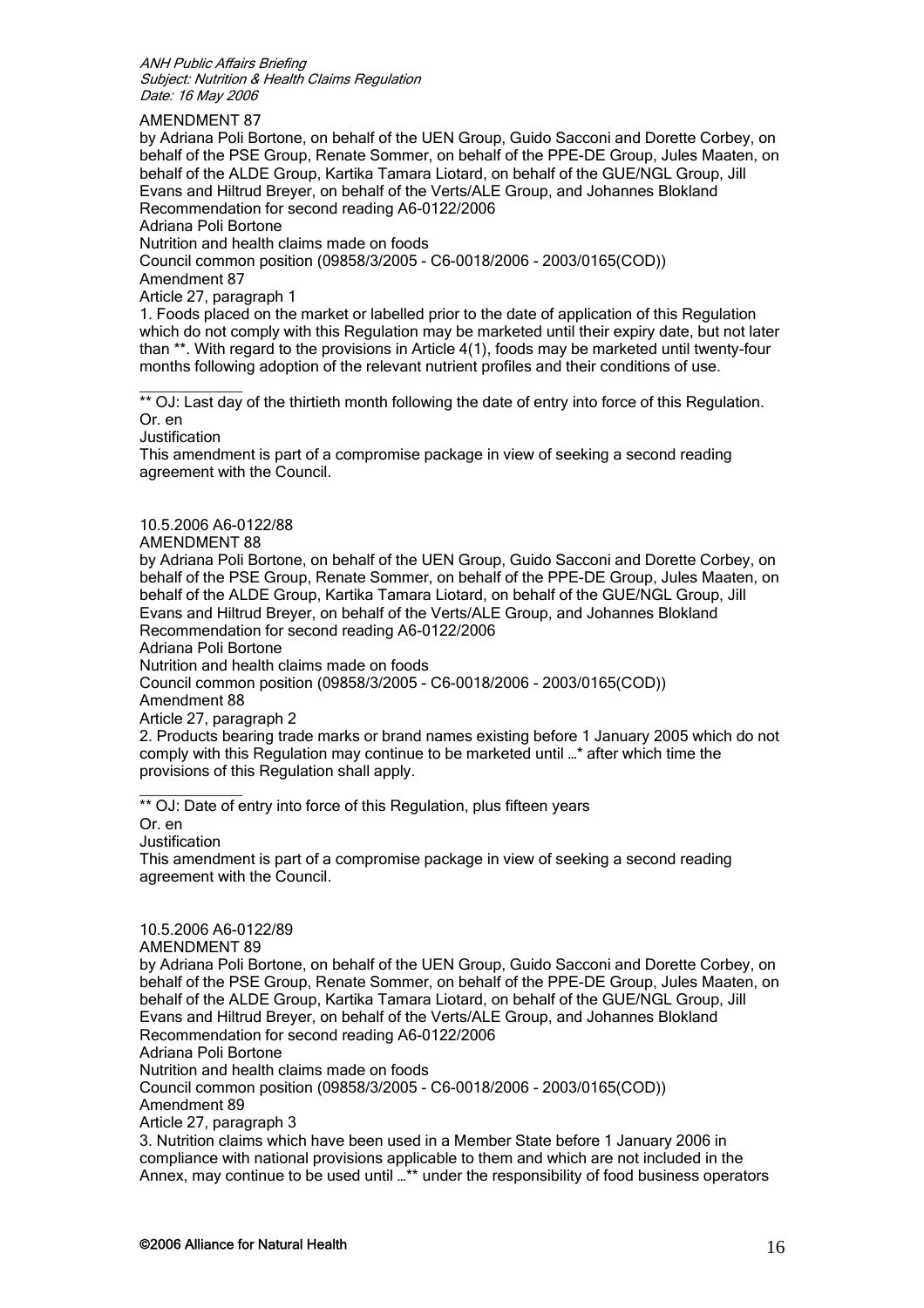and without prejudice to the adoption of safeguard measures as referred to in Article 23.

 $\frac{1}{2}$  ,  $\frac{1}{2}$  ,  $\frac{1}{2}$  ,  $\frac{1}{2}$  ,  $\frac{1}{2}$  ,  $\frac{1}{2}$  ,  $\frac{1}{2}$ \*\* OJ: Three years after the date of entry into force of this Regulation.

Or. en

**Justification** 

This amendment is part of a compromise package in view of seeking a second reading agreement with the Council.

# EP amendments 79-83 to Council common position COD/2003/0165 nutrition and health claims made on foods

#### Thu, 11 May 06 | European Parliament Amendments Tabled Summary The following amendments were tabled for consideration during the European Parliament plenary of 15-18 May 2006.

The procedure reference of the proposal is COD/2003/0165. Contents 10.5.2006 A6-0122/79 AMENDMENT 79 by Adriana Poli Bortone, on behalf of the UEN Group, Guido Sacconi and Dorette Corbey, on behalf of the PSE Group, Renate Sommer, on behalf of the PPE-DE Group, Jules Maaten, on behalf of the ALDE Group, Kartika Tamara Liotard, on behalf of the GUE/NGL Group, Jill Evans and Hiltrud Breyer, on behalf of the Verts/ALE Group, and Johannes Blokland Recommendation for second reading A6-0122/2006 Adriana Poli Bortone Nutrition and health claims made on foods Council common position (09858/3/2005 - C6-0018/2006 - 2003/0165(COD)) Amendment 79 Article 16, paragraph 3 3. In order to prepare its opinion, the Authority shall verify: (a) that the health claim is substantiated by scientific data; (b) that the wording of the health claim complies with the criteria laid down in this Regulation. Or. en

**Justification** 

This amendment is part of a compromise package in view of seeking a second reading agreement with the Council.

10.5.2006 A6-0122/80

AMENDMENT 80

by Adriana Poli Bortone, on behalf of the UEN Group, Guido Sacconi and Dorette Corbey, on behalf of the PSE Group, Renate Sommer, on behalf of the PPE-DE Group, Jules Maaten, on behalf of the ALDE Group, Kartika Tamara Liotard, on behalf of the GUE/NGL Group, Jill Evans and Hiltrud Breyer, on behalf of the Verts/ALE Group, and Johannes Blokland Recommendation for second reading A6-0122/2006

Adriana Poli Bortone

Nutrition and health claims made on foods

Council common position (09858/3/2005 - C6-0018/2006 - 2003/0165(COD)) Amendment 80

Article 16, paragraph 4

4. In the event of an opinion in favour of authorising the health claim, the opinion shall include the following particulars:

(a) the name and address of the applicant;

(b) the nutrient or other substance, or the food or the category of food, in respect of which a claim is to be made and its particular characteristics;

(c) a proposal for the wording of the health claim, including, as the case may be, the specific conditions of use;

(d) where applicable, conditions or restrictions of use of the food and/or an additional statement or warning that should accompany the health claim on the label and in advertising. Or. en

**Justification** 

This amendment is part of a compromise package in view of seeking a second reading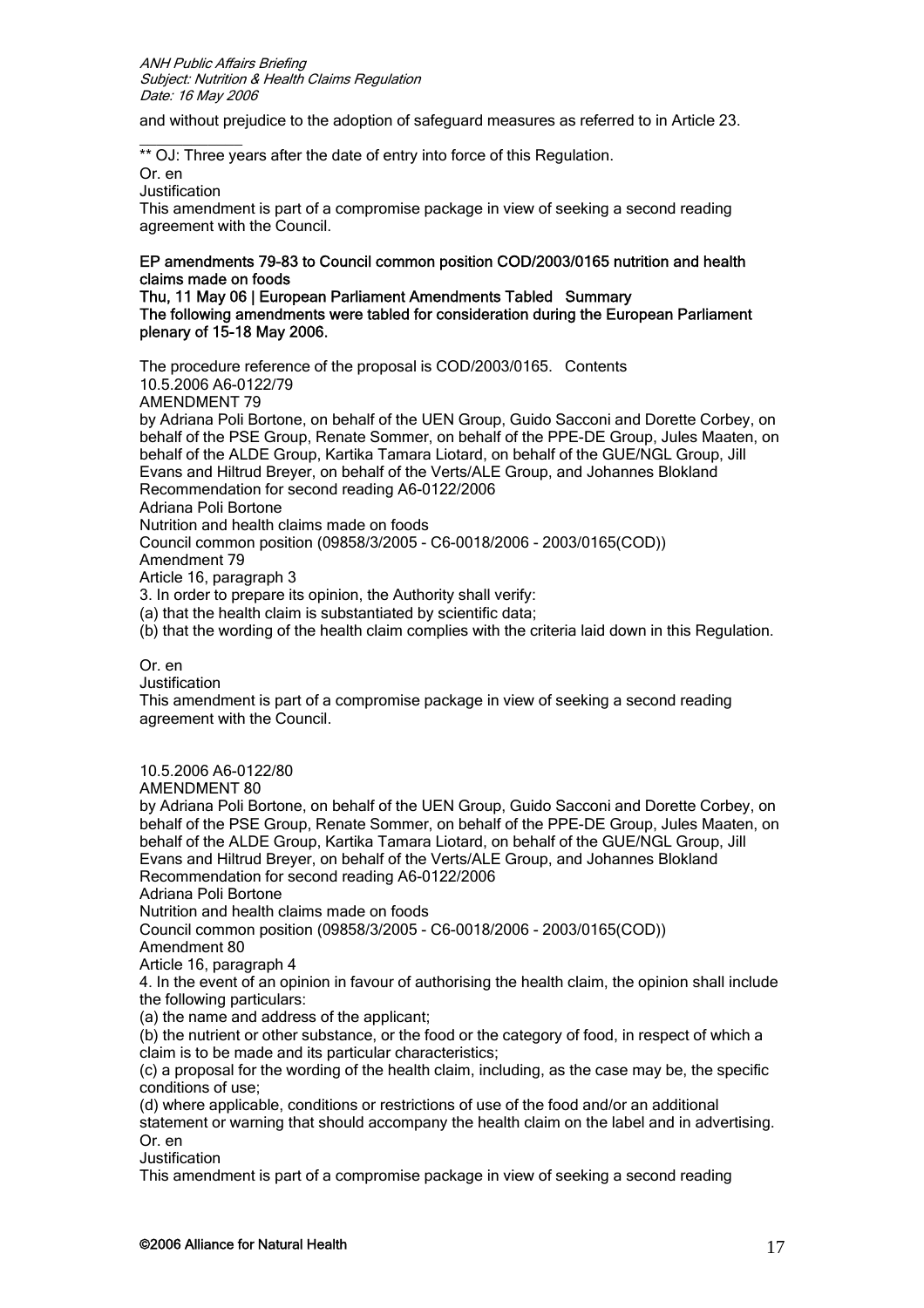agreement with the Council.

10.5.2006 A6-0122/81

AMENDMENT 81

by Adriana Poli Bortone, on behalf of the UEN Group, Guido Sacconi and Dorette Corbey, on behalf of the PSE Group, Renate Sommer, on behalf of the PPE-DE Group, Jules Maaten, on behalf of the ALDE Group, Kartika Tamara Liotard, on behalf of the GUE/NGL Group, Jill Evans and Hiltrud Breyer, on behalf of the Verts/ALE Group, and Johannes Blokland Recommendation for second reading A6-0122/2006 Adriana Poli Bortone

Nutrition and health claims made on foods

Council common position (09858/3/2005 - C6-0018/2006 - 2003/0165(COD)) Amendment 81

Article 17, paragraph 1

1. Within two months after receiving the opinion of the Authority, the Commission shall submit to the Committee referred to in Article 22(2) a draft decision on the lists of permitted health claims, taking into account the opinion of the Authority, any relevant provisions of Community law and other legitimate factors relevant to the matter under consideration. Where the draft Decision is not in accordance with the opinion of the Authority, the Commission shall provide an explanation for the differences.

Or. en

Justification

This amendment is part of a compromise package in view of seeking a second reading agreement with the Council

10.5.2006 A6-0122/82

AMENDMENT 82

by Adriana Poli Bortone, on behalf of the UEN Group, Guido Sacconi and Dorette Corbey, on behalf of the PSE Group, Renate Sommer, on behalf of the PPE-DE Group, Jules Maaten, on behalf of the ALDE Group, Kartika Tamara Liotard, on behalf of the GUE/NGL Group, Jill Evans and Hiltrud Breyer, on behalf of the Verts/ALE Group, and Johannes Blokland Recommendation for second reading A6-0122/2006

Adriana Poli Bortone

Nutrition and health claims made on foods

Council common position (09858/3/2005 - C6-0018/2006 - 2003/0165(COD))

Amendment 82

Article 17 a (new)

Article 17a

Claims referred to in Article 13(5)

1. A food business operator intending to use a health claim not included in the list provided for in Article 13(3) may apply for the inclusion of the claim in that list.

2. The application for this inclusion shall be submitted to the national competent authority of a Member State which shall acknowledge receipt of the application in writing within 14 days of its receipt. The acknowledgement shall state the date of receipt of the application. The application shall include the data provided for in Article 15(3) and the reasons for the request. 3. The valid application, in line with the guidance referred to in Article 15(5), and any information supplied by the applicant shall be sent without delay to the Authority for a scientific assessment as well as to the Commission and the Member States for information. The Authority shall issue its opinion within a time limit of five months from the date of receipt of the request. Such time limit may be extended by up to one month if the Authority considers it necessary to seek supplementary information from the applicant. In such a case the applicant shall submit the requested information within 15 days from the date of receipt of the Authority's request.

The procedure laid down in Article 16 (3)(a) and (b), (5) and (6) shall apply mutatis mutandis. 4. Where the Authority, following scientific assessment, issues an opinion in support of the inclusion of the claim in the list provided for in Article 13(3), the Commission shall take a decision on the application, taking into account the opinion of the Authority, any relevant provision of Community law and other legitimate factors relevant to the matter under consideration, after having consulted the Member States and within two months of receiving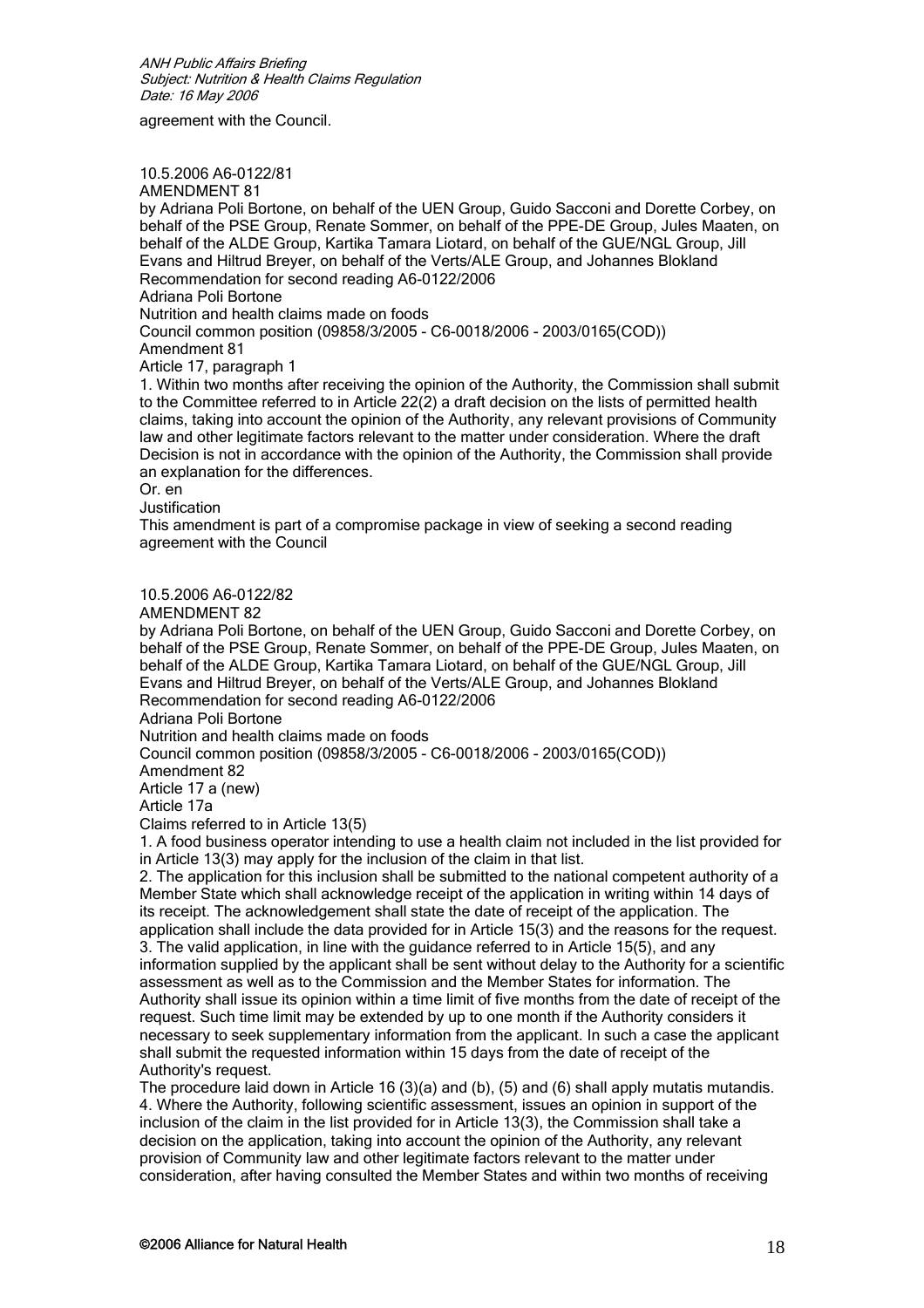the opinion of the Authority.

Where the Authority issues an opinion that would not support the inclusion of the claim in that list, a decision on the application shall be taken in accordance with the procedure referred to in Article 24(2).

Or. en

**Justification** 

This amendment is part of a compromise package in view of seeking a second reading agreement with the Council.

10.5.2006 A6-0122/83

## AMENDMENT 83

by Adriana Poli Bortone, on behalf of the UEN Group, Guido Sacconi and Dorette Corbey, on behalf of the PSE Group, Renate Sommer, on behalf of the PPE-DE Group, Jules Maaten, on behalf of the ALDE Group, Kartika Tamara Liotard, on behalf of the GUE/NGL Group, Jill Evans and Hiltrud Breyer, on behalf of the Verts/ALE Group, and Johannes Blokland Recommendation for second reading A6-0122/2006

Adriana Poli Bortone

Nutrition and health claims made on foods

Council common position (09858/3/2005 - C6-0018/2006 - 2003/0165(COD))

Amendment 83

Article 19, paragraph 2, point (c)

(c) the authorised health claims and the conditions applying to them provided for in Articles 13(3) and (5), 14(1), 18(2), 20, 23(2) and 27(6) and the national measures referred to in Article 22(3);

Or. en

Justification

This amendment is part of a compromise package in view of seeking a second reading agreement with the Council.

## EP amendments 74-78 to Council common position COD/2003/0165 nutrition and health claims made on foods

Thu, 11 May 06 | European Parliament Amendments Tabled Summary The following amendments were tabled for consideration during the European Parliament plenary of 15-18 May 2006.

The procedure reference of the proposal is COD/2003/0165. Contents

10.5.2006 A6-0122/74

AMENDMENT 74

by Adriana Poli Bortone, on behalf of the UEN Group, Guido Sacconi and Dorette Corbey, on behalf of the PSE Group, Renate Sommer, on behalf of the PPE-DE Group, Jules Maaten, on behalf of the ALDE Group, Kartika Tamara Liotard, on behalf of the GUE/NGL Group, Jill Evans and Hiltrud Breyer, on behalf of the Verts/ALE Group, and Johannes Blokland Recommendation for second reading A6-0122/2006

Adriana Poli Bortone

Nutrition and health claims made on foods

Council common position (09858/3/2005 - C6-0018/2006 - 2003/0165(COD)) Amendment 74

Article 13, paragraph 1

1. Health claims describing or referring to:

(a) the role of a nutrient or other substance in growth, development and the functions of the body, or

(b) psychological and behavioural functions, or

(c) without prejudice to Directive 96/8/EC, slimming or weight-control or a reduction in the sense of hunger or an increase in the sense of satiety or to the reduction of the available energy from the diet,

which are indicated in the list provided for in paragraph 3 may be made without undergoing the procedures laid down in Articles 15 to 18, if they are:

(i) based on generally accepted scientific data, and

(ii) well understood by the average consumer.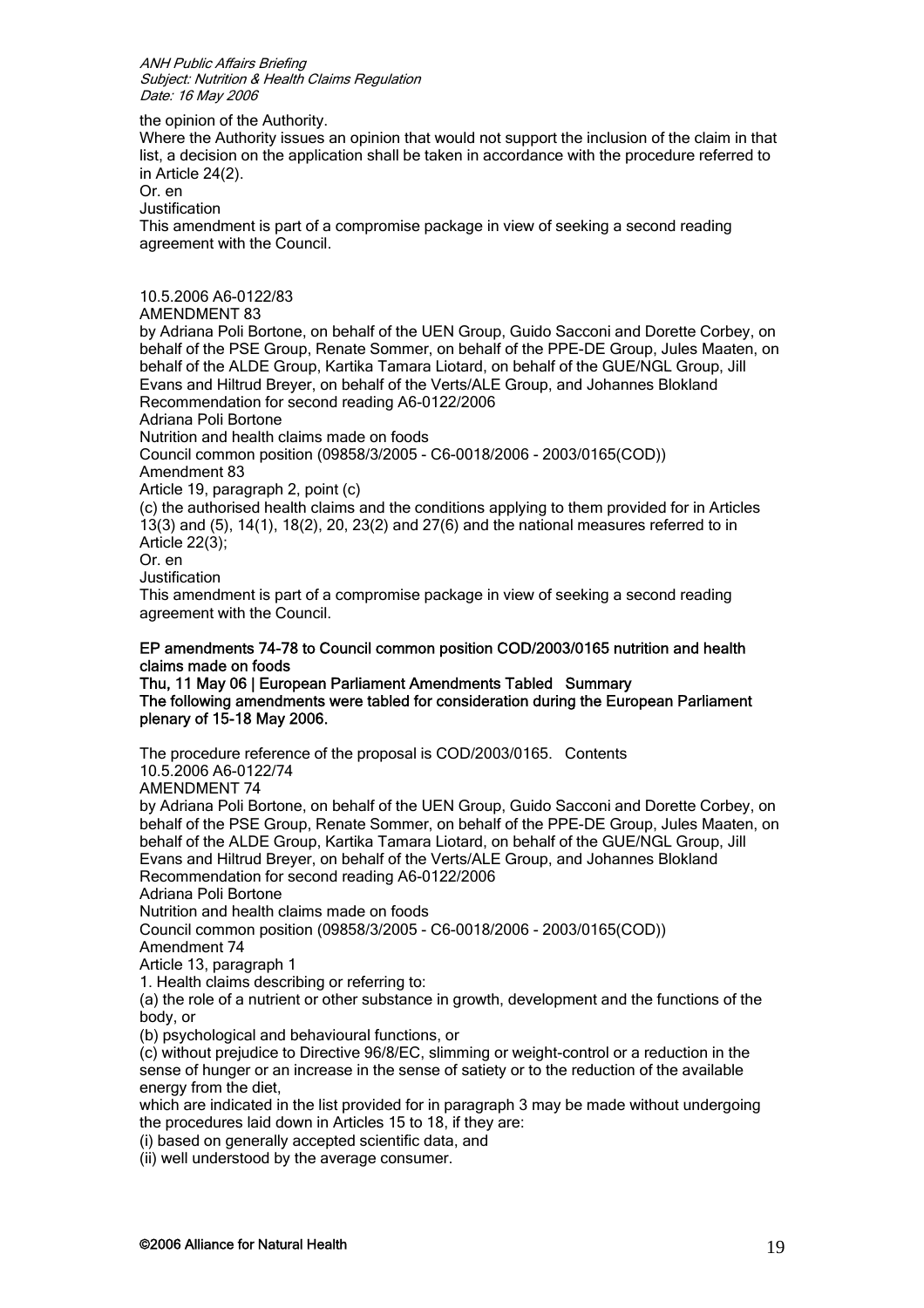Justification

This amendment is part of a compromise package in view of seeking a second reading agreement with the Council.

10.5.2006 A6-0122/75

AMENDMENT 75 by Adriana Poli Bortone, on behalf of the UEN Group, Guido Sacconi and Dorette Corbey, on behalf of the PSE Group, Renate Sommer, on behalf of the PPE-DE Group, Jules Maaten, on behalf of the ALDE Group, Kartika Tamara Liotard, on behalf of the GUE/NGL Group, Jill Evans and Hiltrud Breyer, on behalf of the Verts/ALE Group, and Johannes Blokland Recommendation for second reading A6-0122/2006

Adriana Poli Bortone

Nutrition and health claims made on foods

Council common position (09858/3/2005 - C6-0018/2006 - 2003/0165(COD)) Amendment 75

Article 13, paragraph 5

5. Any additions of claims to the list referred to in paragraph 3 based on newly developed scientific data and/or which include a request for the protection of proprietary data shall be adopted following the procedure laid down in Article 17a, except claims referring to children's development and health, which should be authorised in accordance with the procedure laid down in Articles 15, 16, 17 and 18.

Or. en

Justification

This amendment is part of a compromise package in view of seeking a second reading agreement with the Council.

10.5.2006 A6-0122/76

AMENDMENT 76

by Adriana Poli Bortone, on behalf of the UEN Group, Guido Sacconi and Dorette Corbey, on behalf of the PSE Group, Renate Sommer, on behalf of the PPE-DE Group, Jules Maaten, on behalf of the ALDE Group, Kartika Tamara Liotard, on behalf of the GUE/NGL Group, Jill Evans and Hiltrud Breyer, on behalf of the Verts/ALE Group, and Johannes Blokland Recommendation for second reading A6-0122/2006

Adriana Poli Bortone

Nutrition and health claims made on foods

Council common position (09858/3/2005 - C6-0018/2006 - 2003/0165(COD)) Amendment 76

Article 14, title and paragraph 1

Reduction of disease risk claims and claims referring to children's development and health 1. Notwithstanding Article 2(1)(b) of Directive 2000/13/EC, reduction of disease risk claims and claims referring to children's development and health may be made where they have been authorised in accordance with the procedure laid down in Articles 15, 16, 17 and 18 of this Regulation for inclusion in a Community list of such permitted claims together with all the necessary conditions for the use of these claims.

Or. en

Justification

This amendment is part of a compromise package in view of seeking a second reading agreement with the Council.

10.5.2006 A6-0122/77

AMENDMENT 77

by Adriana Poli Bortone, on behalf of the UEN Group, Guido Sacconi and Dorette Corbey, on behalf of the PSE Group, Renate Sommer, on behalf of the PPE-DE Group, Jules Maaten, on behalf of the ALDE Group, Kartika Tamara Liotard, on behalf of the GUE/NGL Group, Jill Evans and Hiltrud Breyer, on behalf of the Verts/ALE Group, and Johannes Blokland Recommendation for second reading A6-0122/2006 Adriana Poli Bortone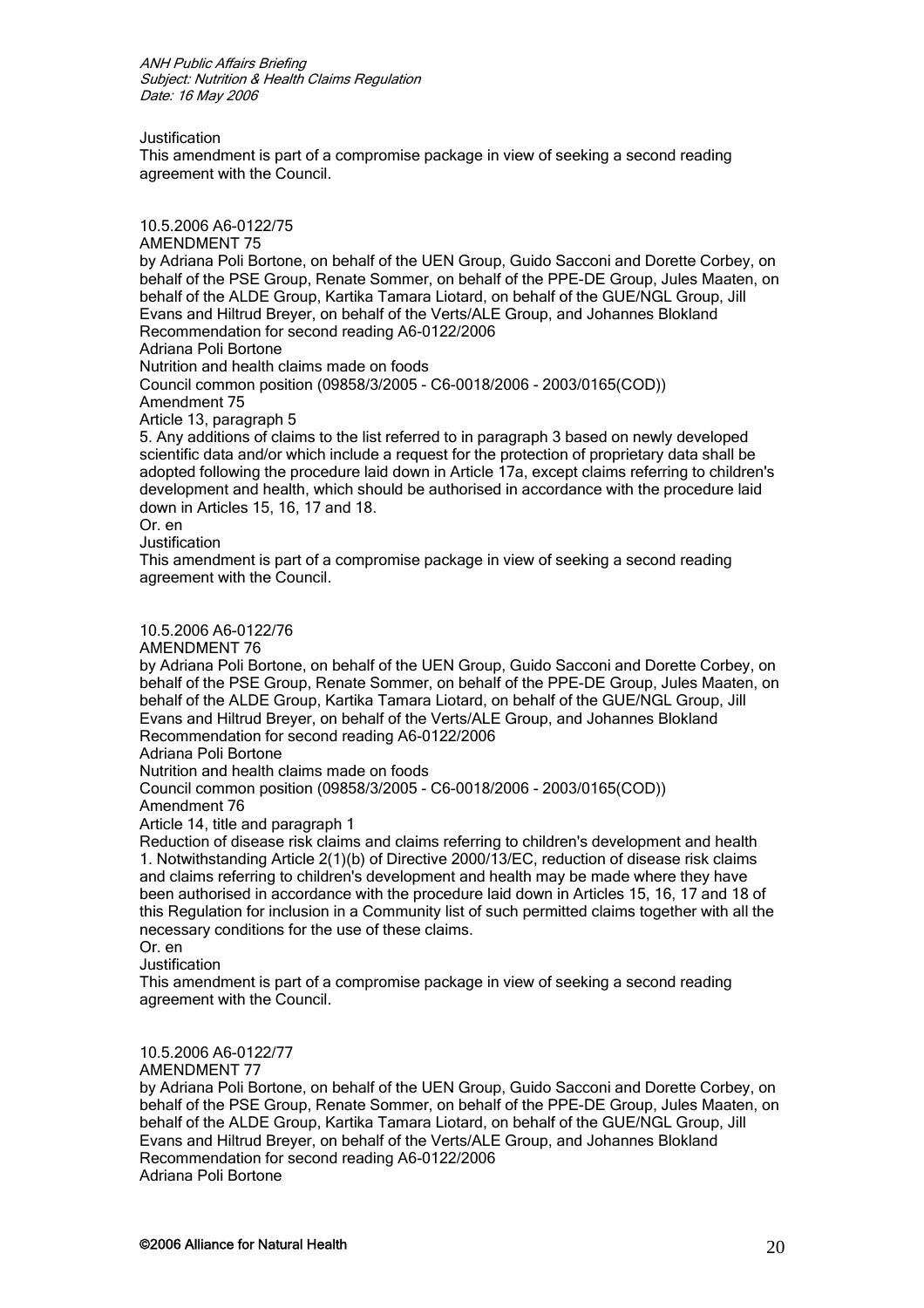Nutrition and health claims made on foods

Council common position (09858/3/2005 - C6-0018/2006 - 2003/0165(COD)) Amendment 77

Article 15, paragraph 5

5. To help food business operators, in particular SMEs, in the preparation of the application for scientific assessment, the Commission, in close cooperation with the Authority, shall make available appropriate technical guidance and tools to assist them in the preparation and the presentation of the application.

Or. en

Justification

This amendment is part of a compromise package in view of seeking a second reading agreement with the Council.

## 10.5.2006 A6-0122/78

AMENDMENT 78

by Adriana Poli Bortone, on behalf of the UEN Group, Guido Sacconi and Dorette Corbey, on behalf of the PSE Group, Renate Sommer, on behalf of the PPE-DE Group, Jules Maaten, on behalf of the ALDE Group, Kartika Tamara Liotard, on behalf of the GUE/NGL Group, Jill Evans and Hiltrud Breyer, on behalf of the Verts/ALE Group, and Johannes Blokland Recommendation for second reading A6-0122/2006

Adriana Poli Bortone

Nutrition and health claims made on foods

Council common position (09858/3/2005 - C6-0018/2006 - 2003/0165(COD))

Amendment 78

Article 16, paragraph 1

1. In giving its opinion, the Authority shall respect a time limit of five months from the date of receipt of a valid application. Whenever the Authority seeks supplementary information from the applicant as provided for in paragraph 2, such time limit shall be extended by up to two months following the date of receipt of the requested information submitted by the applicant. Or. en

**Justification** 

This amendment is part of a compromise package in view of seeking a second reading agreement with the Council.

## EP amendments 69-73 to Council common position COD/2003/0165 nutrition and health claims made on foods

Thu, 11 May 06 | European Parliament Amendments Tabled Summary The following amendments were tabled for consideration during the European Parliament plenary of 15-18 May 2006.

The procedure reference of the proposal is COD/2003/0165. Contents 10.5.2006 A6-0122/69

AMENDMENT 69

by Adriana Poli Bortone, on behalf of the UEN Group, Guido Sacconi and Dorette Corbey, on behalf of the PSE Group, Renate Sommer, on behalf of the PPE-DE Group, Jules Maaten, on behalf of the ALDE Group, Kartika Tamara Liotard, on behalf of the GUE/NGL Group, Jill Evans and Hiltrud Breyer, on behalf of the Verts/ALE Group, and Johannes Blokland Recommendation for second reading A6-0122/2006

Adriana Poli Bortone

Nutrition and health claims made on foods

Council common position (09858/3/2005 - C6-0018/2006 - 2003/0165(COD))

Amendment 69

Article 5, paragraph 1

1. The use of nutrition and health claims shall only be permitted if the following conditions are fulfilled:

(a) the presence, absence or reduced content in a food or category of food of a nutrient or other substance in respect of which the claim is made has been shown to have a beneficial nutritional or physiological effect, as established by generally accepted scientific evidence; (b) the nutrient or other substance for which the claim is made:

(i) is contained in the final product in a significant quantity as defined in Community legislation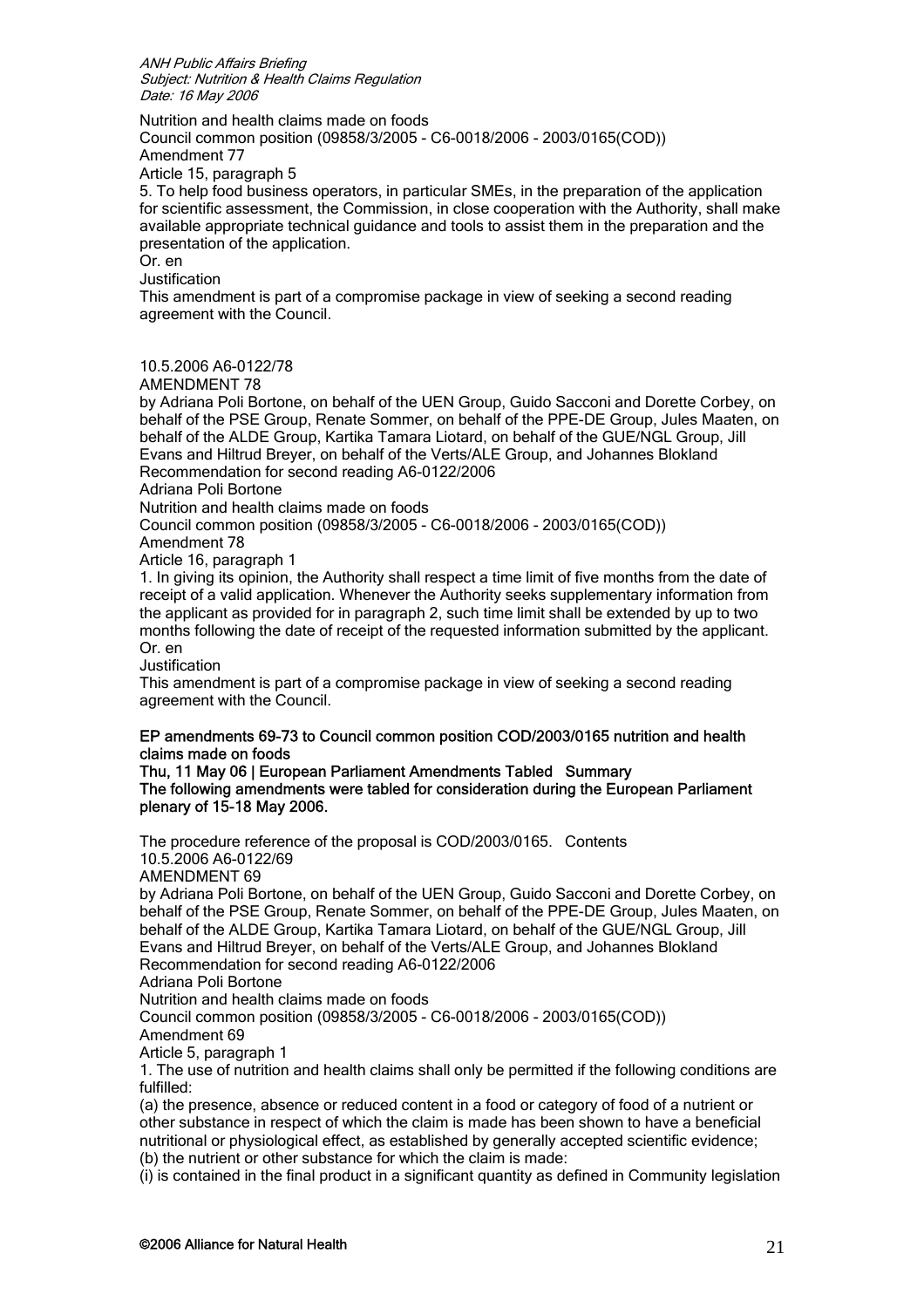or, where such rules do not exist, in a quantity that will produce the nutritional or physiological effect claimed as established by generally accepted scientific evidence; or

(ii) is not present or is present in a reduced quantity that will produce the nutritional or physiological effect claimed as established by generally accepted scientific evidence; (c) where applicable, the nutrient or other substance for which the claim is made is in a form that is available to be used by the body;

(d) the quantity of the product that can reasonably be expected to be consumed provides a significant quantity of the nutrient or other substance to which the claim relates, as defined in Community legislation or, where such rules do not exist, a significant quantity that will produce the nutritional or physiological effect claimed as established by generally accepted scientific evidence;

(e) compliance with the specific conditions set out in Chapter III or Chapter IV as the case may be.

Or. en

**Justification** 

This amendment is part of a compromise package in view of seeking a second reading agreement with the Council.

## 10.5.2006 A6-0122/70

AMENDMENT 70

by Adriana Poli Bortone, on behalf of the UEN Group, Guido Sacconi and Dorette Corbey, on behalf of the PSE Group, Renate Sommer, on behalf of the PPE-DE Group, Jules Maaten, on behalf of the ALDE Group, Kartika Tamara Liotard, on behalf of the GUE/NGL Group, Jill Evans and Hiltrud Breyer, on behalf of the Verts/ALE Group, and Johannes Blokland Recommendation for second reading A6-0122/2006

Adriana Poli Bortone

Nutrition and health claims made on foods

Council common position (09858/3/2005 - C6-0018/2006 - 2003/0165(COD))

Amendment 70

Article 6, paragraph 1

1. Nutrition and health claims shall be based on and substantiated by generally accepted scientific evidence.

Or. en

**Justification** 

This amendment is part of a compromise package in view of seeking a second reading agreement with the Council

# 10.5.2006 A6-0122/71

AMENDMENT 71

by Adriana Poli Bortone, on behalf of the UEN Group, Guido Sacconi and Dorette Corbey, on behalf of the PSE Group, Renate Sommer, on behalf of the PPE-DE Group, Jules Maaten, on behalf of the ALDE Group, Kartika Tamara Liotard, on behalf of the GUE/NGL Group, Jill Evans and Hiltrud Breyer, on behalf of the Verts/ALE Group, and Johannes Blokland Recommendation for second reading A6-0122/2006

Adriana Poli Bortone

Nutrition and health claims made on foods

Council common position (09858/3/2005 - C6-0018/2006 - 2003/0165(COD))

Amendment 71

Article 8, paragraph 2

2. Amendments to the Annex shall be adopted in accordance with the procedure referred to in Article 24(2) and, where appropriate, after consulting the Authority. When appropriate, the Commission shall involve interested parties, in particular food business operators and consumer groups, to evaluate the perception and understanding of the claims in question. Or. en

Justification

This amendment is part of a compromise package in view of seeking a second reading agreement with the Council.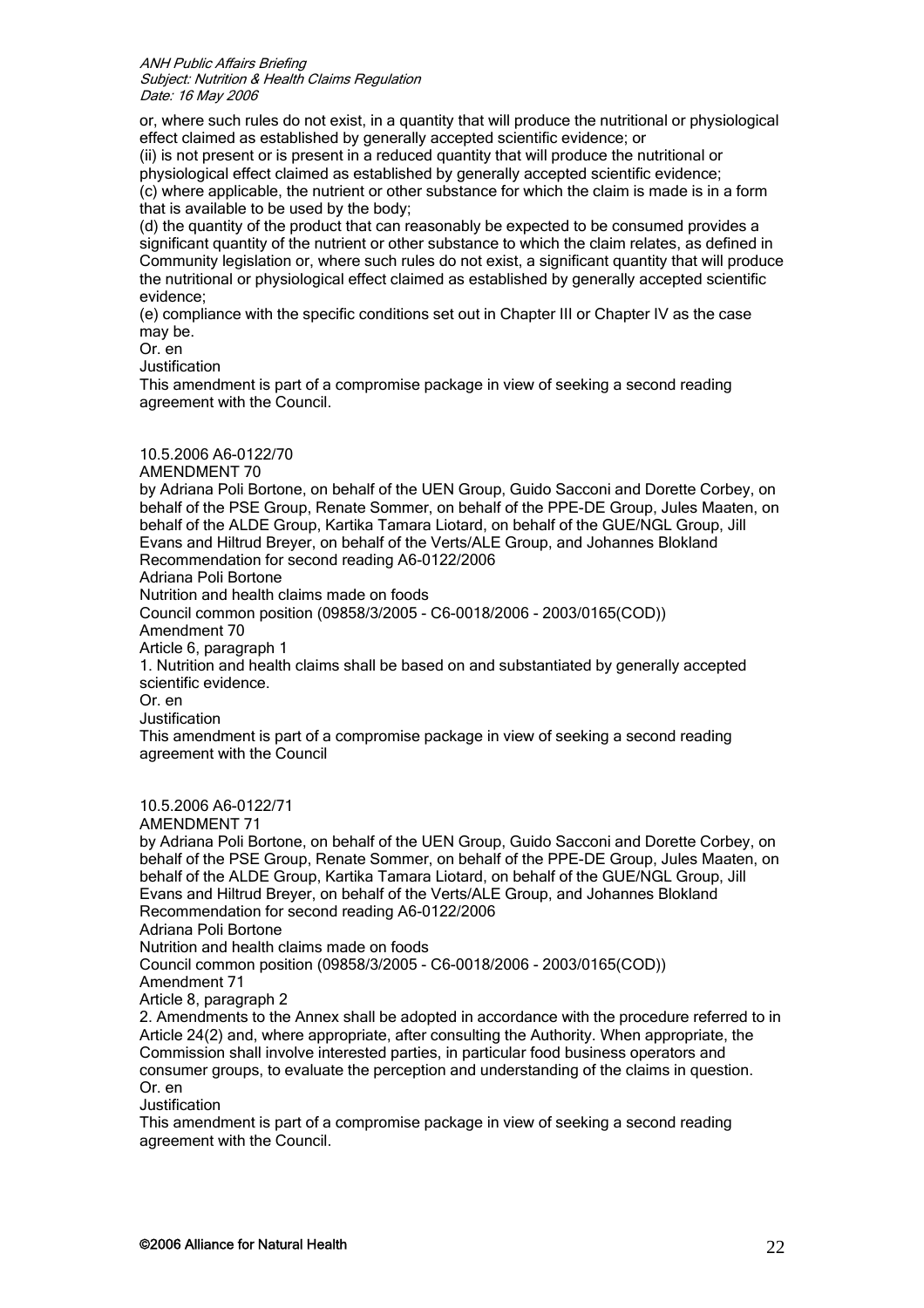10.5.2006 A6-0122/72

AMENDMENT 72

by Adriana Poli Bortone, on behalf of the UEN Group, Guido Sacconi and Dorette Corbey, on behalf of the PSE Group, Renate Sommer, on behalf of the PPE-DE Group, Jules Maaten, on behalf of the ALDE Group, Kartika Tamara Liotard, on behalf of the GUE/NGL Group, Jill Evans and Hiltrud Breyer, on behalf of the Verts/ALE Group, and Johannes Blokland Recommendation for second reading A6-0122/2006

Adriana Poli Bortone

Nutrition and health claims made on foods

Council common position (09858/3/2005 - C6-0018/2006 - 2003/0165(COD))

Amendment 72

Article 11

In the absence of specific Community rules concerning recommendations of or endorsements by national associations of medical, nutrition or dietetic professionals and health-related charities, relevant national rules may apply in compliance with the provisions of the Treaty. Or. en

Justification

This amendment is part of a compromise package in view of seeking a second reading agreement with the Council.

10.5.2006 A6-0122/73

AMENDMENT 73

by Adriana Poli Bortone, on behalf of the UEN Group, Guido Sacconi and Dorette Corbey, on behalf of the PSE Group, Renate Sommer, on behalf of the PPE-DE Group, Jules Maaten, on behalf of the ALDE Group, Kartika Tamara Liotard, on behalf of the GUE/NGL Group, Jill Evans and Hiltrud Breyer, on behalf of the Verts/ALE Group, and Johannes Blokland Recommendation for second reading A6-0122/2006

Adriana Poli Bortone

Nutrition and health claims made on foods

Council common position (09858/3/2005 - C6-0018/2006 - 2003/0165(COD)) Amendment 73

Article 13, title

Health claims other than those referring to the reduction of disease risk and to children's development and health

Or. en

**Justification** 

This amendment is part of a compromise package in view of seeking a second reading agreement with the Council.

## EP amendments 60-68 to Council common position COD/2003/0165 nutrition and health claims made on foods

Thu, 11 May 06 | European Parliament Amendments Tabled Summary The following amendments were tabled for consideration during the European Parliament plenary of 15-18 May 2006.

The procedure reference of the proposal is COD/2003/0165. Contents 10.5.2006 A6-0122/60 AMENDMENT 60 by Adriana Poli Bortone, on behalf of the UEN Group, Guido Sacconi and Dorette Corbey, on behalf of the PSE Group, Renate Sommer, on behalf of the PPE-DE Group, Jules Maaten, on behalf of the ALDE Group, Kartika Tamara Liotard, on behalf of the GUE/NGL Group, Jill Evans and Hiltrud Breyer, on behalf of the Verts/ALE Group and Johannes Blokland Recommendation for second reading A6-0122/2006 Adriana Poli Bortone Nutrition and health claims made on foods Council common position (09858/3/2005 - C6-0018/2006 - 2003/0165(COD)) Amendment 60 Recital 31 a (new) (31a) SMEs represent an important added value to European food industry in terms of quality and preservation of different dietary habits. In order to facilitate the implementation of this Regulation, the Agency should make available appropriate technical guidance and tools, in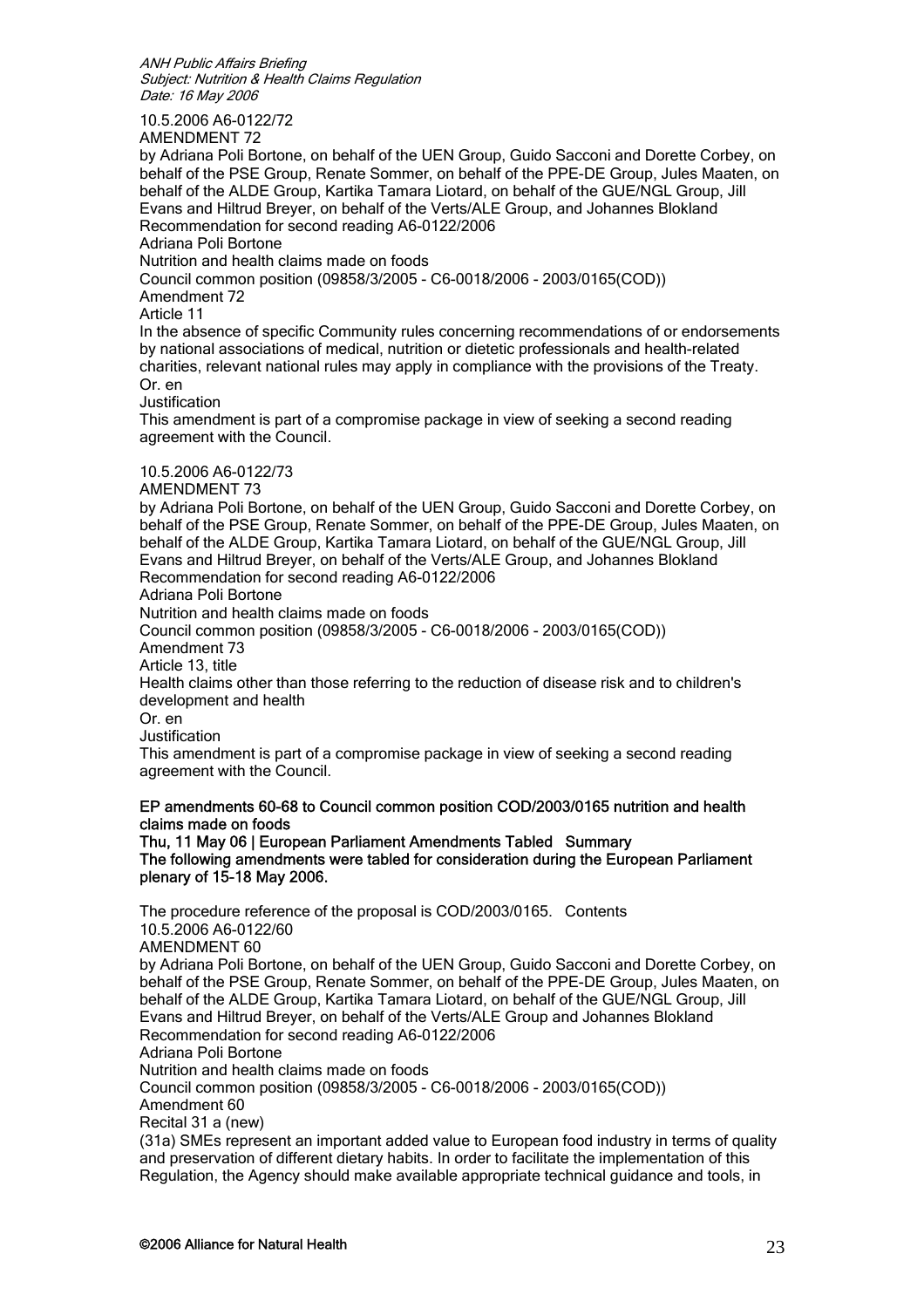due time, especially for SMEs Or. en

**Justification** 

This amendment is part of a compromise package in view of seeking a second reading agreement with the Council.

10.5.2006 A6-0122/61

AMENDMENT 61

by Adriana Poli Bortone, on behalf of the UEN Group, Guido Sacconi and Dorette Corbey, on behalf of the PSE Group, Renate Sommer, on behalf of the PPE-DE Group, Jules Maaten, on behalf of the ALDE Group, Kartika Tamara Liotard, on behalf of the GUE/NGL Group, Jill Evans and Hiltrud Breyer, on behalf of the Verts/ALE Group and Johannes Blokland Recommendation for second reading A6-0122/2006

Adriana Poli Bortone

Nutrition and health claims made on foods

Council common position (09858/3/2005 - C6-0018/2006 - 2003/0165(COD))

Amendment 61

Article 1, paragraph 2, subparagraph 1

2. This Regulation shall apply to nutrition and health claims made in commercial communications, whether in the labelling, presentation or advertising of foods to be delivered as such to the final consumer.

In the case of non-prepackaged foodstuffs (including fresh products such as fruit, vegetables or bread) put up for sale to the ultimate consumer or to mass caterers and foodstuffs packed at the point of sale at the request of the purchaser or pre-packaged with a view to immediate sale, Article 7 and Article 10(2)(a) and (b) shall not apply. National provisions may apply until the eventual adoption of Community measures in accordance with the procedure laid down in Article 24(2).

Or. en

## **Justification**

This amendment is part of a compromise package in view of seeking a second reading agreement with the Council.

10.5.2006 A6-0122/62

AMENDMENT 62

by Adriana Poli Bortone, on behalf of the UEN Group, Guido Sacconi and Dorette Corbey, on behalf of the PSE Group, Renate Sommer, on behalf of the PPE-DE Group, Jules Maaten, on behalf of the ALDE Group, Kartika Tamara Liotard, on behalf of the GUE/NGL Group, Jill Evans and Hiltrud Breyer, on behalf of the Verts/ALE Group and Johannes Blokland Recommendation for second reading A6-0122/2006

Adriana Poli Bortone

Nutrition and health claims made on foods

Council common position (09858/3/2005 - C6-0018/2006 - 2003/0165(COD)) Amendment 62

Article 1, paragraph 3 a (new)

3a. For generic descriptors (denominations) which have traditionally been used to indicate a particularity of a class of foods or beverages which could imply an effect on human health, a derogation from paragraph 3 may be adopted in accordance with the procedure laid down in Article 24(2), on application by the food business operators concerned. The application shall be sent to the national competent authority of a Member State which will forward it to the Commission without delay. The Commission shall adopt and make public the rules for food business operators according to which such applications shall be made, so as to ensure that the application is dealt with transparently and within in a reasonable time.

Or. en

**Justification** 

This amendment is part of a compromise package in view of seeking a second reading agreement with the Council.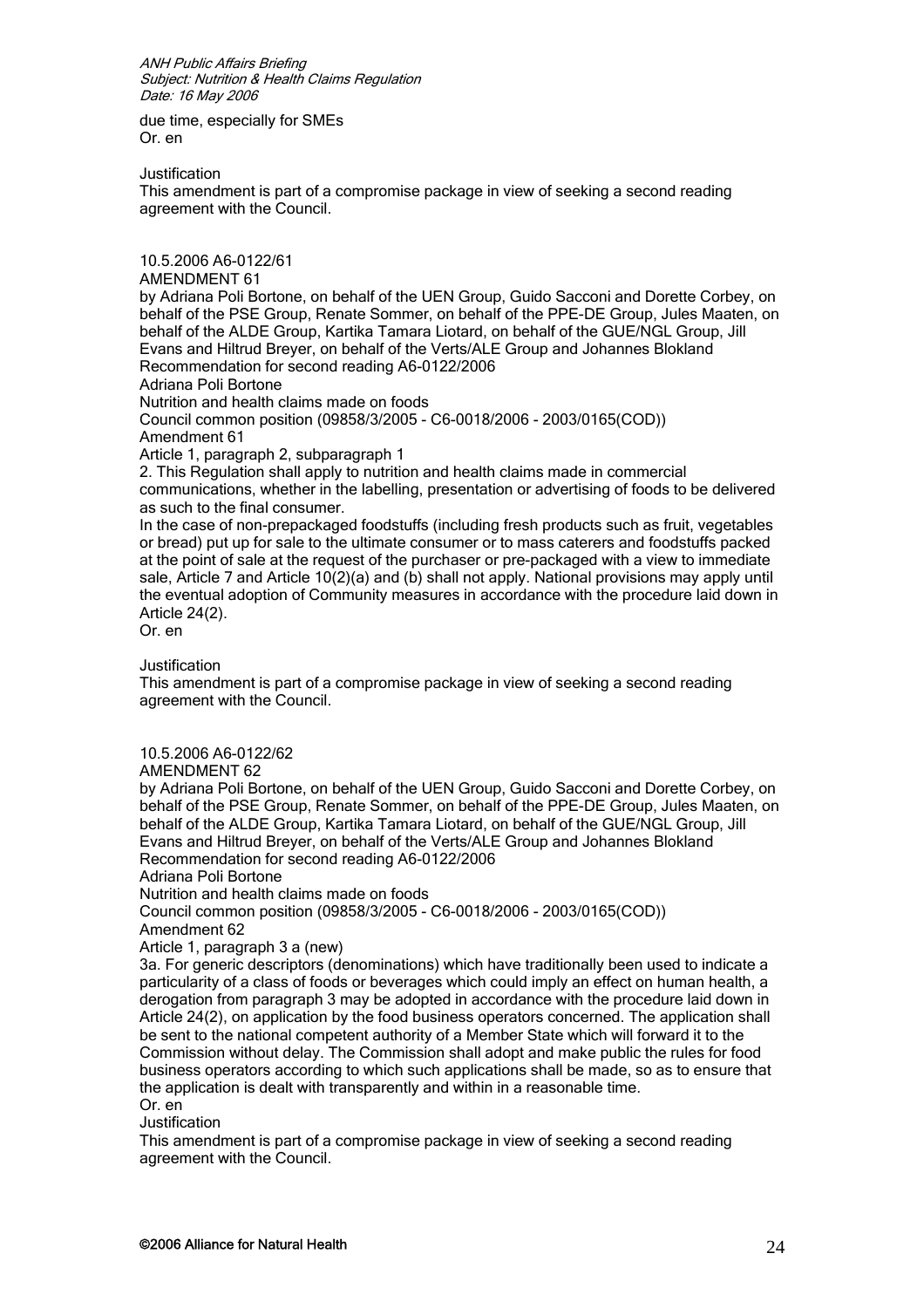#### 10.5.2006 A6-0122/63 AMENDMENT 63

by Adriana Poli Bortone, on behalf of the UEN Group, Guido Sacconi and Dorette Corbey, on behalf of the PSE Group, Renate Sommer, on behalf of the PPE-DE Group, Jules Maaten, on behalf of the ALDE Group, Kartika Tamara Liotard, on behalf of the GUE/NGL Group, Jill Evans and Hiltrud Breyer, on behalf of the Verts/ALE Group and Johannes Blokland Recommendation for second reading A6-0122/2006 Adriana Poli Bortone Nutrition and health claims made on foods Council common position (09858/3/2005 - C6-0018/2006 - 2003/0165(COD)) Amendment 63 Article 1, paragraph 4, point (a) (a) Directive 89/398/EEC and Directives adopted relating to foodstuffs for particular nutritional uses; Or. en

Justification

This amendment is part of a compromise package in view of seeking a second reading agreement with the Council.

# 10.5.2006 A6-0122/64

## AMENDMENT 64

by Adriana Poli Bortone, on behalf of the UEN Group, Guido Sacconi and Dorette Corbey, on behalf of the PSE Group, Renate Sommer, on behalf of the PPE-DE Group, Jules Maaten, on behalf of the ALDE Group, Kartika Tamara Liotard, on behalf of the GUE/NGL Group, Jill Evans and Hiltrud Breyer, on behalf of the Verts/ALE Group and Johannes Blokland Recommendation for second reading A6-0122/2006 Adriana Poli Bortone Nutrition and health claims made on foods Council common position (09858/3/2005 - C6-0018/2006 - 2003/0165(COD)) Amendment 64

Article 1, paragraph 4, point (c a) (new) (ca) Directive 2002/46/EC relating to food supplements. Or. en

Justification

This amendment is part of a compromise package in view of seeking a second reading agreement with the Council.

# 10.5.2006 A6-0122/65

AMENDMENT 65

by Adriana Poli Bortone, on behalf of the UEN Group, Guido Sacconi and Dorette Corbey, on behalf of the PSE Group, Renate Sommer, on behalf of the PPE-DE Group, Jules Maaten, on behalf of the ALDE Group, Kartika Tamara Liotard, on behalf of the GUE/NGL Group, Jill Evans and Hiltrud Breyer, on behalf of the Verts/ALE Group and Johannes Blokland Recommendation for second reading A6-0122/2006 Adriana Poli Bortone

Nutrition and health claims made on foods

Council common position (09858/3/2005 - C6-0018/2006 - 2003/0165(COD)) Amendment 65

Article 4, paragraph 1

1. By ...\*, the Commission shall, in accordance with the procedure referred to in Article 24(2), establish specific nutrient profiles, including exemptions, which food or certain categories of food must comply with in order to bear nutrition or health claims and the conditions for the use of nutrition or health claims for foods or categories of foods with respect to the nutrient profiles.

The nutrient profiles for food and/or certain categories of food shall be established taking into account in particular: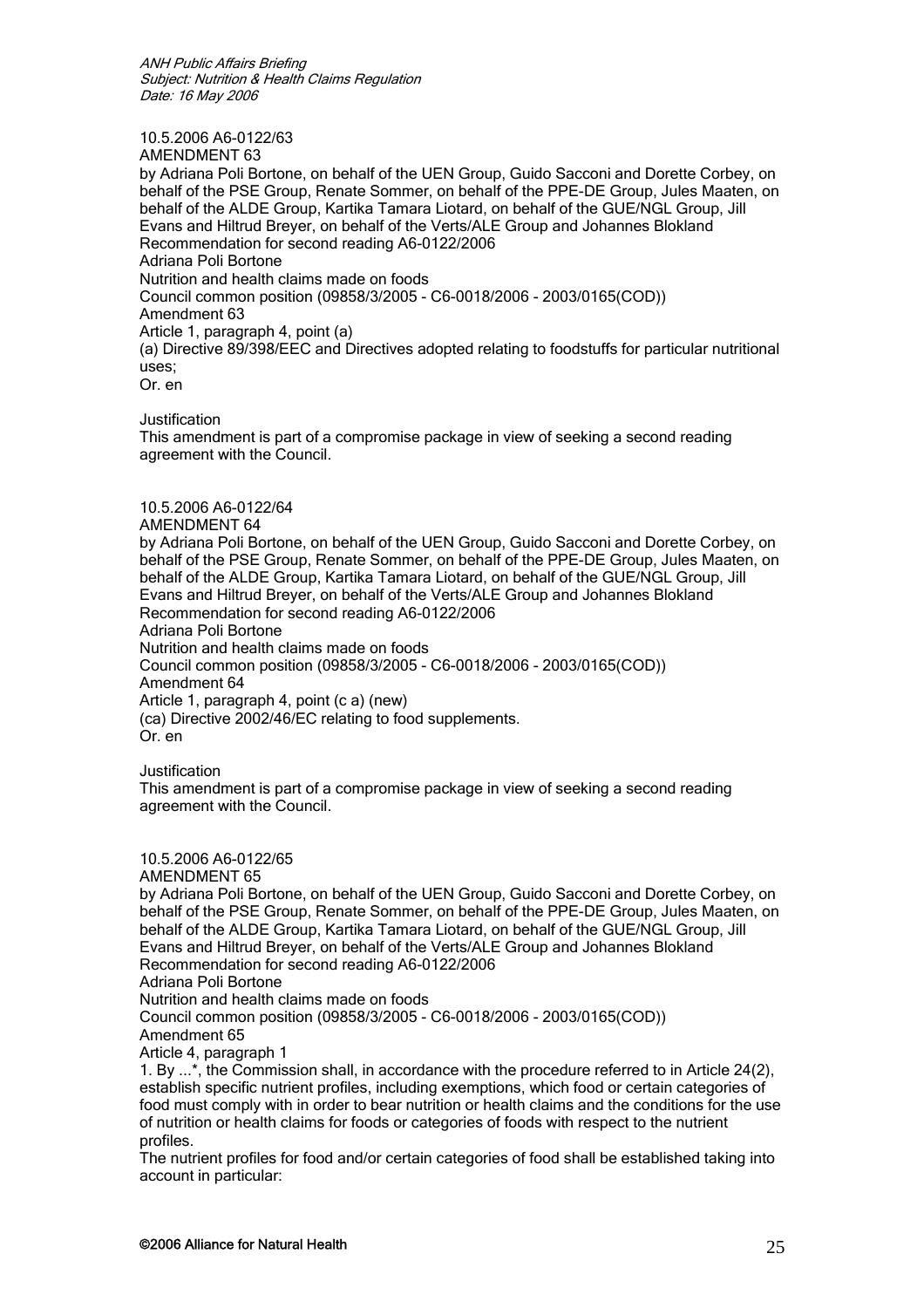(a) the quantities of certain nutrients and other substances contained in the food, such as fat, saturated fatty acids, trans-fatty-acids, sugars and salt/sodium;

(b) the role and importance of the food (or of categories of foods) and the contribution to the diet of the population in general or, as appropriate, of certain risk groups including children;

(c) the overall nutritional composition of the food and the presence of nutrients that have been scientifically recognised as having an effect on health.

The nutrient profiles shall be based on scientific knowledge about diet and nutrition, and their relation to health.

In setting the nutrient profiles, the Commission shall request the Authority to provide within 12 months relevant scientific advice, focusing in particular on:

(i) whether profiles should be set for food in general and/or categories of food;

(ii) the choice and balance of nutrients to be taken into account;

(iii) the choice of reference quantity/basis for profiles;

(iv) the approach to the calculation of the profiles, and

(v) the feasibility and testing of a proposed system.

In setting the nutrient profiles, the Commission shall carry out consultations with interested parties, in particular food business operators and consumer groups.

Nutrient profiles and their conditions of use shall be updated to take into account relevant scientific developments in accordance with the procedure referred to in Article 24(2) and after consultation of interested parties, in particular food business operators and consumer groups. Or. en

Justification

This amendment is part of a compromise package in view of seeking a second reading agreement with the Council.

# 10.5.2006 A6-0122/66

AMENDMENT 66

by Adriana Poli Bortone, on behalf of the UEN Group, Guido Sacconi and Dorette Corbey, on behalf of the PSE Group, Renate Sommer, on behalf of the PPE-DE Group, Jules Maaten, on behalf of the ALDE Group, Kartika Tamara Liotard, on behalf of the GUE/NGL Group, Jill Evans and Hiltrud Breyer, on behalf of the Verts/ALE Group and Johannes Blokland Recommendation for second reading A6-0122/2006

Adriana Poli Bortone

Nutrition and health claims made on foods

Council common position (09858/3/2005 - C6-0018/2006 - 2003/0165(COD))

Amendment 66

Article 4, paragraph 2

2. By way of derogation from paragraph 1, nutrition claims

(a) referring to the reduction of fat, saturated fatty acids, trans-fatty acids, sugars and salt/sodium shall be allowed without reference to a profile for the specific nutrient/s for which the claim is made, provided they comply with the conditions laid down in this Regulation; (b) shall be allowed, where a single nutrient exceeds the nutrient profile provided that a statement about the specific nutrient appears in close proximity to, on the same side and with the same prominence as the claim. This statement shall read as follows: "High content of [ \*]".

 $\overline{\phantom{a}}$ \*The name of the nutrient exceeding the nutrient profile. Or. en

## Justification

This amendment is part of a compromise package in view of seeking a second reading agreement with the Council.

10.5.2006 A6-0122/67

AMENDMENT 67

by Adriana Poli Bortone, on behalf of the UEN Group, Guido Sacconi and Dorette Corbey, on behalf of the PSE Group, Renate Sommer, on behalf of the PPE-DE Group, Jules Maaten, on behalf of the ALDE Group, Kartika Tamara Liotard, on behalf of the GUE/NGL Group, Jill Evans and Hiltrud Breyer, on behalf of the Verts/ALE Group and Johannes Blokland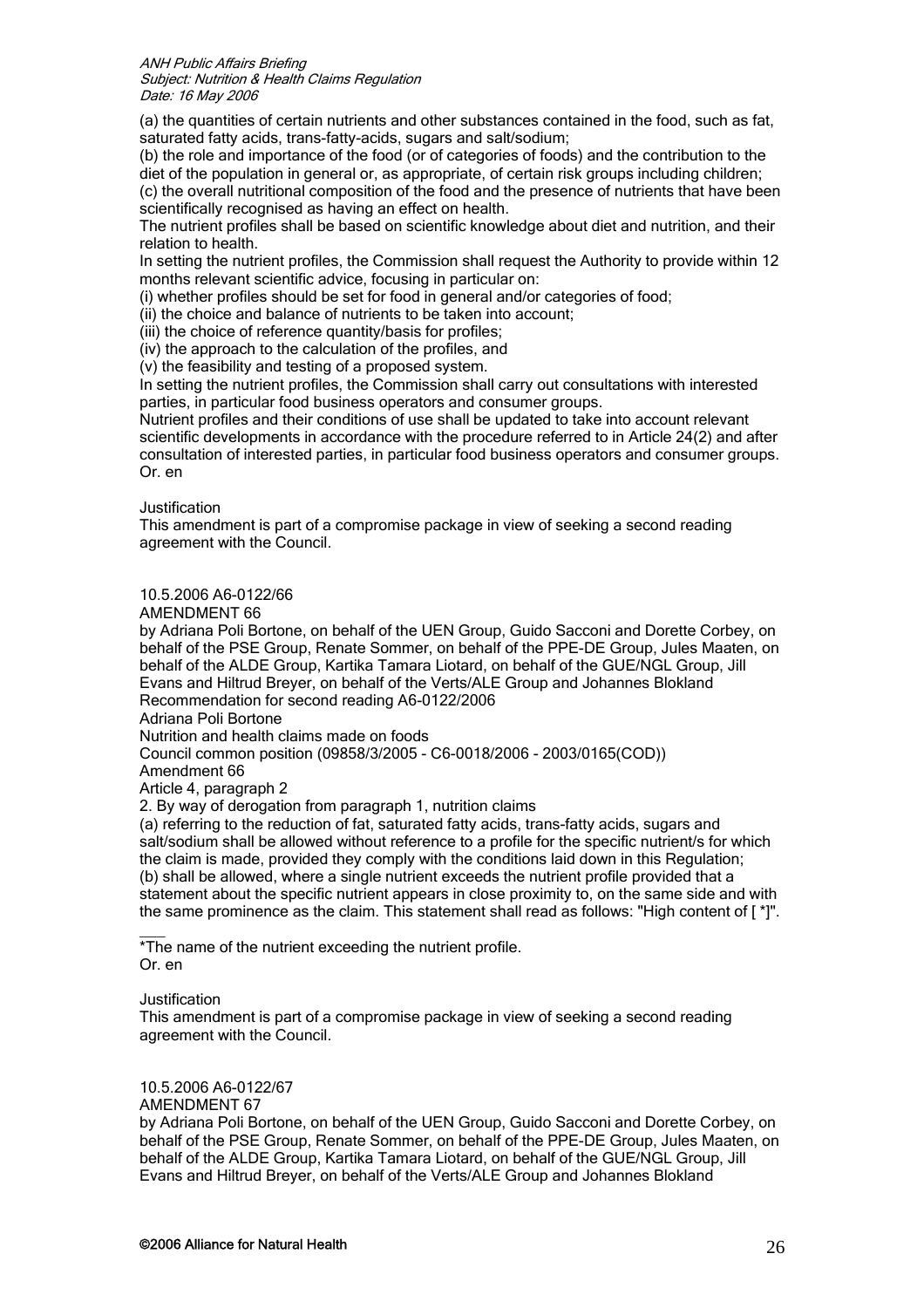Recommendation for second reading A6-0122/2006 Adriana Poli Bortone Nutrition and health claims made on foods Council common position (09858/3/2005 - C6-0018/2006 - 2003/0165(COD)) Amendment 67 Article 4, paragraph 3 3. Beverages containing more than 1,2% by volume of alcohol shall not bear health claims.

As far as nutrition claims are concerned, only nutrition claims referring to low alcohol levels, or the reduction of the alcohol content, or the reduction of the energy content for beverages containing more than 1,2 % by volume of alcohol, shall be permitted. Or. en

#### Justification

This amendment is part of a compromise package in view of seeking a second reading agreement with the Council.

## 10.5.2006 A6-0122/68

AMENDMENT 68

by Adriana Poli Bortone, on behalf of the UEN Group, Guido Sacconi and Dorette Corbey, on behalf of the PSE Group, Renate Sommer, on behalf of the PPE-DE Group, Jules Maaten, on behalf of the ALDE Group, Kartika Tamara Liotard, on behalf of the GUE/NGL Group, Jill Evans and Hiltrud Breyer, on behalf of the Verts/ALE Group and Johannes Blokland Recommendation for second reading A6-0122/2006

Adriana Poli Bortone

Nutrition and health claims made on foods

Council common position (09858/3/2005 - C6-0018/2006 - 2003/0165(COD)) Amendment 68

Article 4, paragraph 4

4. In the absence of specific Community rules regarding nutrition claims referring to low alcohol levels, or the reduction or absence of alcohol or energy in beverages which normally contain alcohol, relevant national rules may apply in compliance with the provisions of the Treaty.

Or. en

**Justification** 

This amendment is part of a compromise package in view of seeking a second reading agreement with the Council.

## EP amendments 55-59 to Council common position COD/2003/0165 nutrition and health claims made on foods

Thu, 11 May 06 | European Parliament Amendments Tabled Summary The following amendments were tabled for consideration during the European Parliament plenary of 15-18 May 2006.

The procedure reference of the proposal is COD/2003/0165. Contents 10.5.2006 A6-0122/55 AMENDMENT 55 by Adriana Poli Bortone, on behalf of the UEN Group, Guido Sacconi and Dorette Corbey, on behalf of the PSE Group, Renate Sommer, on behalf of the PPE-DE Group, Jules Maaten, on behalf of the ALDE Group, Kartika Tamara Liotard, on behalf of the GUE/NGL Group, Jill Evans and Hiltrud Breyer, on behalf of the Verts/ALE Group and Johannes Blokland Recommendation for second reading A6-0122/2006 Adriana Poli Bortone Nutrition and health claims made on foods Council common position (09858/3/2005 - C6-0018/2006 - 2003/0165(COD)) Amendment 55 Recital 22 (22) Health claims should only be authorised for use in the Community after a scientific assessment of the highest possible standard. In order to ensure harmonised scientific

assessment of these claims, the European Food Safety Authority should carry out such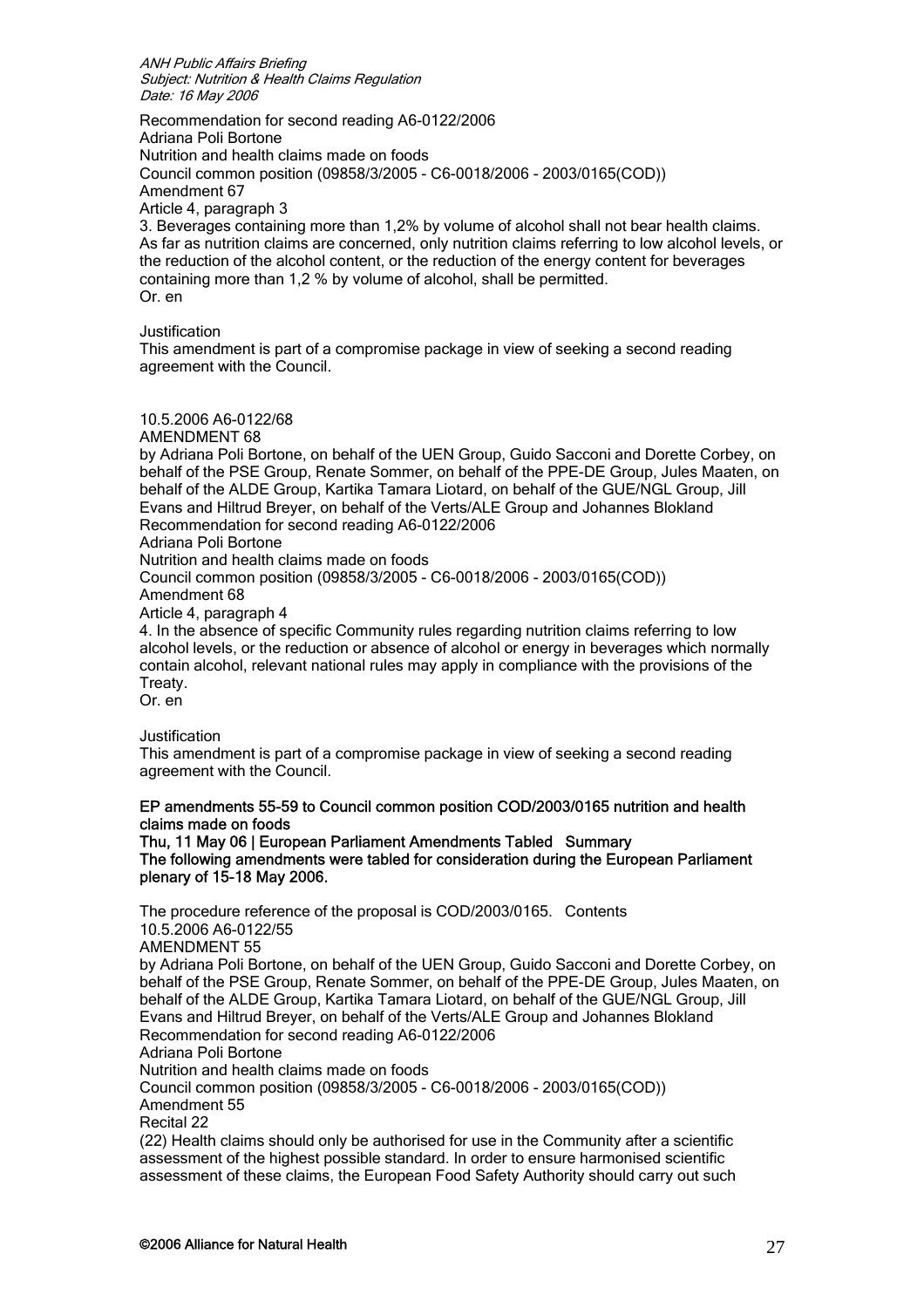assessments. The applicant may have access on request to his file to check the state of the procedure. Or. en

**Justification** 

This amendment is part of a compromise package in view of seeking a second reading agreement with the Council.

10.5.2006 A6-0122/56

AMENDMENT 56

by Adriana Poli Bortone, on behalf of the UEN Group, Guido Sacconi and Dorette Corbey, on behalf of the PSE Group, Renate Sommer, on behalf of the PPE-DE Group, Jules Maaten, on behalf of the ALDE Group, Kartika Tamara Liotard, on behalf of the GUE/NGL Group, Jill Evans and Hiltrud Breyer, on behalf of the Verts/ALE Group and Johannes Blokland Recommendation for second reading A6-0122/2006 Adriana Poli Bortone Nutrition and health claims made on foods

Council common position (09858/3/2005 - C6-0018/2006 - 2003/0165(COD)) Amendment 56

Recital 25

(25) Health claims other than those referring to the reduction of disease risk and to children's development and health, based on generally accepted scientific data, should undergo a different type of assessment and authorisation. It is therefore necessary to adopt a Community list of such permitted claims after consulting the European Food Safety Authority. Furthermore, in order to stimulate innovation, those health claims which are based on newly developed scientific data should undergo an accelerated type of authorisation. Or. en

#### Justification

This amendment is part of a compromise package in view of seeking a second reading agreement with the Council.

10.5.2006 A6-0122/57

AMENDMENT 57

by Adriana Poli Bortone, on behalf of the UEN Group, Guido Sacconi and Dorette Corbey, on behalf of the PSE Group, Renate Sommer, on behalf of the PPE-DE Group, Jules Maaten, on behalf of the ALDE Group, Kartika Tamara Liotard, on behalf of the GUE/NGL Group, Jill Evans and Hiltrud Breyer, on behalf of the Verts/ALE Group and Johannes Blokland Recommendation for second reading A6-0122/2006

Adriana Poli Bortone

Nutrition and health claims made on foods

Council common position (09858/3/2005 - C6-0018/2006 - 2003/0165(COD)) Amendment 57

Recital 27

(27) The diet is one of the many factors influencing the onset of certain human diseases. Other factors such as age, genetic predisposition, the level of physical activity, the consumption of tobacco and other drugs, environmental exposure and stress may all influence the onset of human diseases. Specific labelling requirements should therefore apply in respect of claims relating to the reduction of a disease risk. Or. en

Justification

This amendment is part of a compromise package in view of seeking a second reading agreement with the Council.

10.5.2006 A6-0122/58 AMENDMENT 58 by Adriana Poli Bortone, on behalf of the UEN Group, Guido Sacconi and Dorette Corbey, on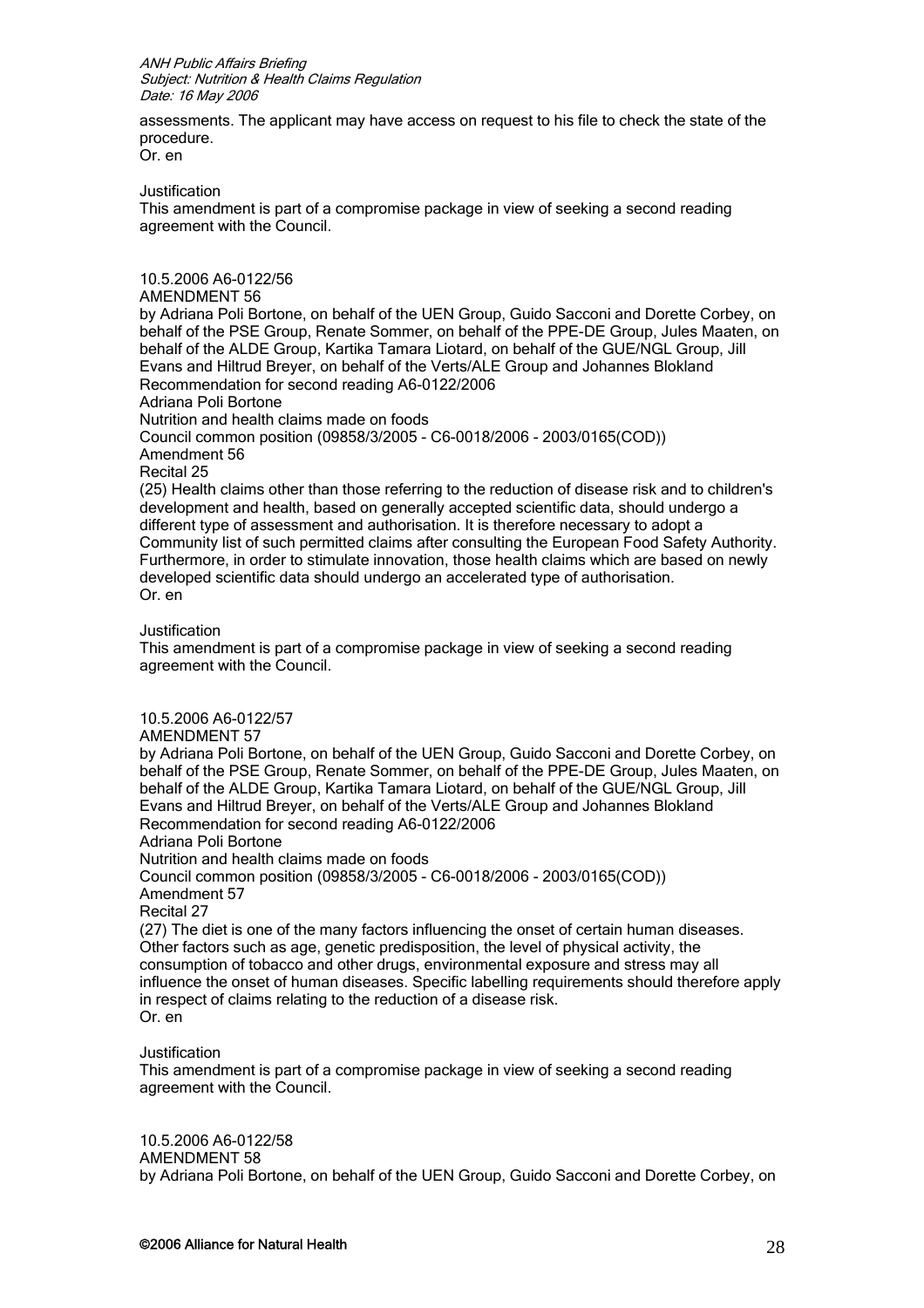behalf of the PSE Group, Renate Sommer, on behalf of the PPE-DE Group, Jules Maaten, on behalf of the ALDE Group, Kartika Tamara Liotard, on behalf of the GUE/NGL Group, Jill Evans and Hiltrud Breyer, on behalf of the Verts/ALE Group and Johannes Blokland Recommendation for second reading A6-0122/2006 Adriana Poli Bortone Nutrition and health claims made on foods Council common position (09858/3/2005 - C6-0018/2006 - 2003/0165(COD)) Amendment 58 Recital 28 (28) In order to ensure that health claims are truthful, clear, reliable and useful to the consumer in choosing a healthy diet, the wording and the presentation of health claims should be taken into account in the opinion of the European Food Safety Authority and in subsequent procedures. Or. en

## **Justification**

This amendment is part of a compromise package in view of seeking a second reading agreement with the Council.

## 10.5.2006 A6-0122/59

AMENDMENT 59

by Adriana Poli Bortone, on behalf of the UEN Group, Guido Sacconi and Dorette Corbey, on behalf of the PSE Group, Renate Sommer, on behalf of the PPE-DE Group, Jules Maaten, on behalf of the ALDE Group, Kartika Tamara Liotard, on behalf of the GUE/NGL Group, Jill Evans and Hiltrud Breyer, on behalf of the Verts/ALE Group and Johannes Blokland Recommendation for second reading A6-0122/2006

Adriana Poli Bortone

Nutrition and health claims made on foods

Council common position (09858/3/2005 - C6-0018/2006 - 2003/0165(COD)) Amendment 59

Recital 31

(31) In order to stimulate research and development within the agri-food industry, it is appropriate to protect the investment made by innovators in gathering the information and data supporting an application under this Regulation. This protection should however be limited in time in order to avoid the unnecessary repetition of studies and trials, and to facilitate access to claims by SMEs, which rarely have the financial capacity to carry our research activities.

Or. en

Justification

This amendment is part of a compromise package in view of seeking a second reading agreement with the Council.

## EP amendments 50-54 to Council common position COD/2003/0165 nutrition and health claims made on foods

Thu, 11 May 06 | European Parliament Amendments Tabled Summary The following amendments were tabled for consideration during the European Parliament plenary of 15-18 May 2006.

The procedure reference of the proposal is COD/2003/0165. Contents 10.5.2006 A6-0122/50 AMENDMENT 50 by Adriana Poli Bortone, on behalf of the UEN Group, Guido Sacconi and Dorette Corbey, on behalf of the PSE Group, Renate Sommer, on behalf of the PPE-DE Group, Jules Maaten, on behalf of the ALDE Group, Kartika Tamara Liotard, on behalf of the GUE/NGL Group, Jill Evans and Hiltrud Breyer, on behalf of the Verts/ALE Group and Johannes Blokland Recommendation for second reading A6-0122/2006 Adriana Poli Bortone Nutrition and health claims made on foods Council common position (09858/3/2005 - C6-0018/2006 - 2003/0165(COD))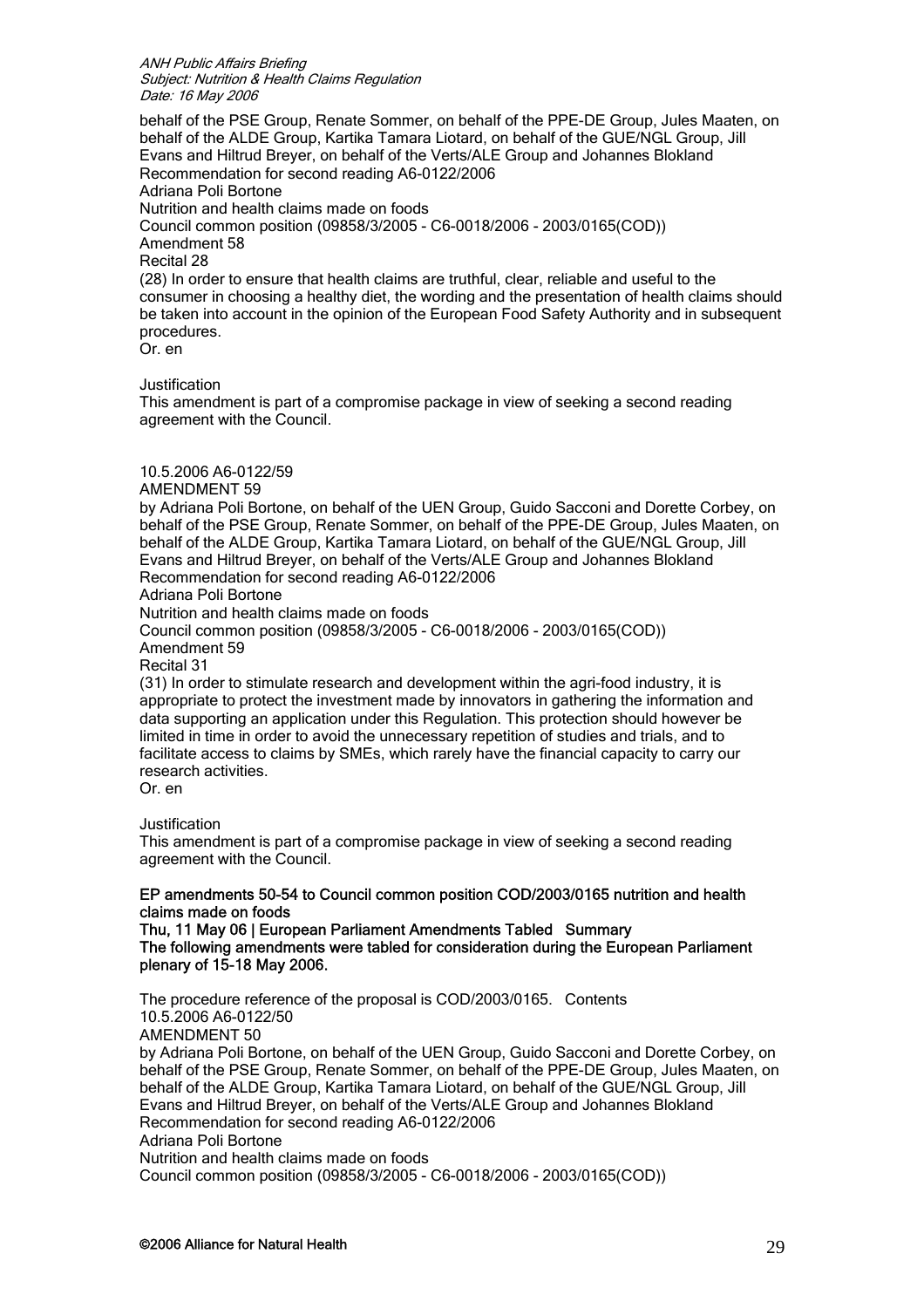Amendment 50

Recital 1

(1) An increasing number of foods labelled and advertised in the Community bear nutrition and health claims. In order to ensure a high level of protection for consumers and to facilitate their choice, products, including imported ones, put on the market must be safe and adequately labelled. A varied and balanced diet is a prerequisite for good health and single products have a relative importance in the context of the total diet. Or. en

Justification

This amendment is part of a compromise package in view of seeking a second reading agreement with the Council.

# 10.5.2006 A6-0122/51

AMENDMENT 51

by Adriana Poli Bortone, on behalf of the UEN Group, Guido Sacconi and Dorette Corbey, on behalf of the PSE Group, Renate Sommer, on behalf of the PPE-DE Group, Jules Maaten, on behalf of the ALDE Group, Kartika Tamara Liotard, on behalf of the GUE/NGL Group, Jill Evans and Hiltrud Breyer, on behalf of the Verts/ALE Group and Johannes Blokland Recommendation for second reading A6-0122/2006 Adriana Poli Bortone Nutrition and health claims made on foods Council common position (09858/3/2005 - C6-0018/2006 - 2003/0165(COD)) Amendment 51 Recital 4 a (new) (4a) Generic descriptors (denominations) which have traditionally been used to indicate a particularity of a class of foods or beverages which could imply an effect on human health, such as "digestive" or "cough drops", could be exempted from the application of this Regulation. Or. en

Justification

This amendment is part of a compromise package in view of seeking a second reading agreement with the Council.

10.5.2006 A6-0122/52

AMENDMENT 52

by Adriana Poli Bortone, on behalf of the UEN Group, Guido Sacconi and Dorette Corbey, on behalf of the PSE Group, Renate Sommer, on behalf of the PPE-DE Group, Jules Maaten, on behalf of the ALDE Group, Kartika Tamara Liotard, on behalf of the GUE/NGL Group, Jill Evans and Hiltrud Breyer, on behalf of the Verts/ALE Group and Johannes Blokland Recommendation for second reading A6-0122/2006 Adriana Poli Bortone

Nutrition and health claims made on foods

Council common position (09858/3/2005 - C6-0018/2006 - 2003/0165(COD)) Amendment 52

Recital 9

(9) Foods promoted with claims may be perceived by consumers as having a nutritional, physiological or other health advantage over similar or other products to which such nutrients and other substances are not added. This may encourage consumers to make choices which directly influence their total intake of individual nutrients or other substances in a way which would run counter to scientific advice. To address this potential undesirable effect, it is appropriate to impose certain restrictions as regards the products bearing claims. In this context, factors such as the presence of certain substances or the nutrient profile of a product, are appropriate criteria for determining whether the product can bear claims. The use of such criteria at national level, whilst justified for the purpose of allowing consumers to make informed nutritional choices, is likely to result in barriers to intra-Community trade and should therefore be harmonised at Community level. Health information and communication supporting national authority or Community messages about the dangers of misuse of alcohol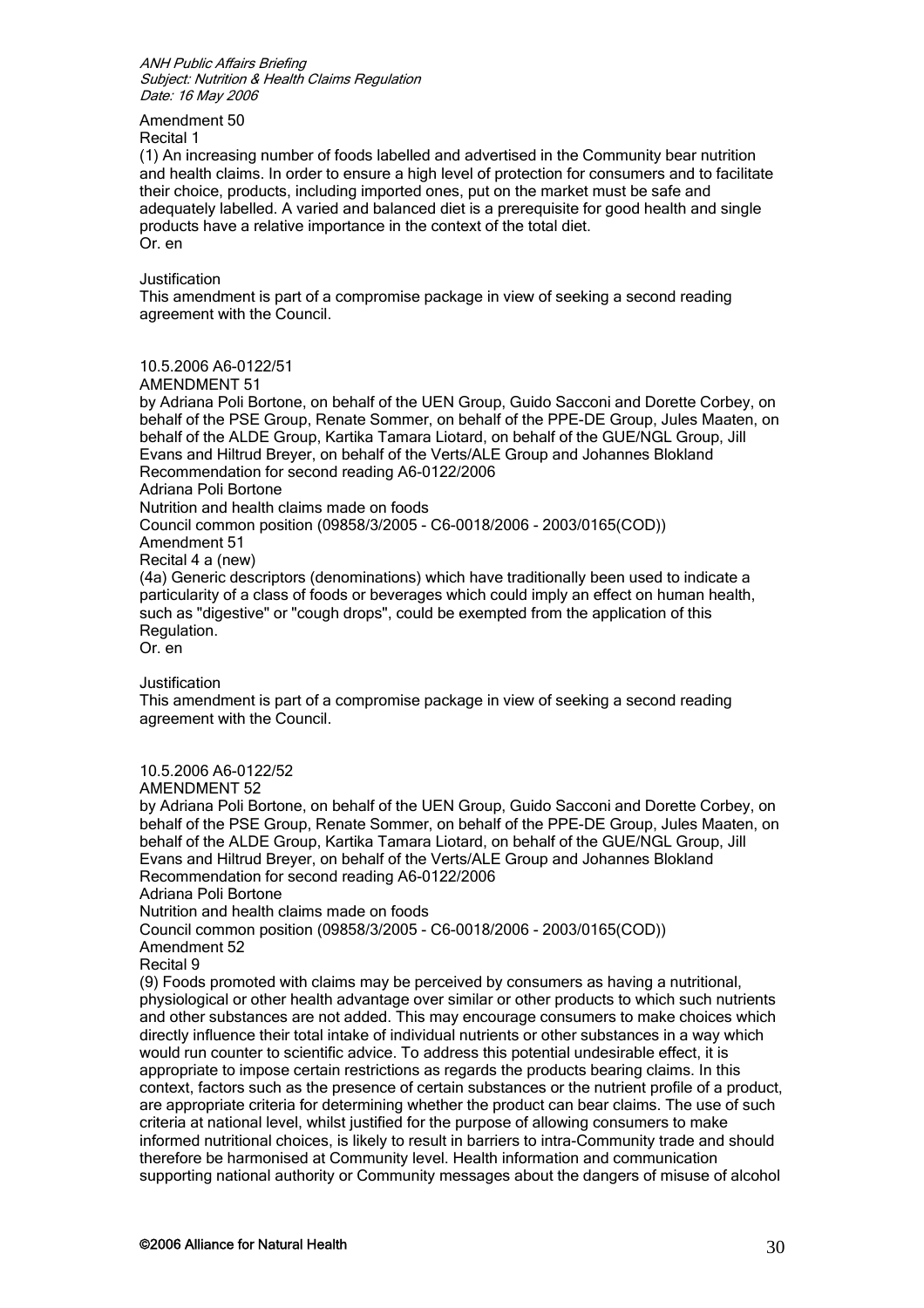should not fall under the scope of this Regulation. Or. en

**Justification** 

This amendment is part of a compromise package in view of seeking a second reading agreement with the Council.

10.5.2006 A6-0122/53

AMENDMENT 53

by Adriana Poli Bortone, on behalf of the UEN Group, Guido Sacconi and Dorette Corbey, on behalf of the PSE Group, Renate Sommer, on behalf of the PPE-DE Group, Jules Maaten, on behalf of the ALDE Group, Kartika Tamara Liotard, on behalf of the GUE/NGL Group, Jill Evans and Hiltrud Breyer, on behalf of the Verts/ALE Group and Johannes Blokland Recommendation for second reading A6-0122/2006

Adriana Poli Bortone

Nutrition and health claims made on foods

Council common position (09858/3/2005 - C6-0018/2006 - 2003/0165(COD))

Amendment 53

Recital 11

(11) The establishment of nutrient profiles should take into account the content of different nutrients and substances with a nutritional or physiological effect, in particular those such as fat, saturated fat, trans-fatty acids, salt/sodium and sugars, excessive intakes of which in the overall diet are not recommended, as well as poly- and monounsaturated fats, available carbohydrates other than sugars, vitamins, minerals, protein and fibre. When setting the nutrient profiles, the different categories of foods and the place and role of these foods in the overall diet should be taken into account and due regard should be given to the various dietary habits and consumption patterns existing in the Member States. Exemptions from the requirement to respect established nutrient profiles may be necessary for certain foods or categories of foods depending on their role and importance in the diet of the population. These would be complex technical tasks and the adoption of the relevant measures should be entrusted to the Commission, taking into account the advice of the European Food Safety Authority.

Or. en

**Justification** 

This amendment is part of a compromise package in view of seeking a second reading agreement with the Council.

10.5.2006 A6-0122/54

AMENDMENT 54

by Adriana Poli Bortone, on behalf of the UEN Group, Guido Sacconi and Dorette Corbey, on behalf of the PSE Group, Renate Sommer, on behalf of the PPE-DE Group, Jules Maaten, on behalf of the ALDE Group, Kartika Tamara Liotard, on behalf of the GUE/NGL Group, Jill Evans and Hiltrud Breyer, on behalf of the Verts/ALE Group and Johannes Blokland Recommendation for second reading A6-0122/2006 Adriana Poli Bortone Nutrition and health claims made on foods Council common position (09858/3/2005 - C6-0018/2006 - 2003/0165(COD)) Amendment 54 Recital 16 (16) Scientific substantiation should be the main aspect to be taken into account for the use of nutrition and health claims and the food business operators using claims should justify them. A claim should be scientifically substantiated by taking into account the totality of the available scientific data, and by weighing the evidence.

Or. en

Justification

This amendment is part of a compromise package in view of seeking a second reading agreement with the Council.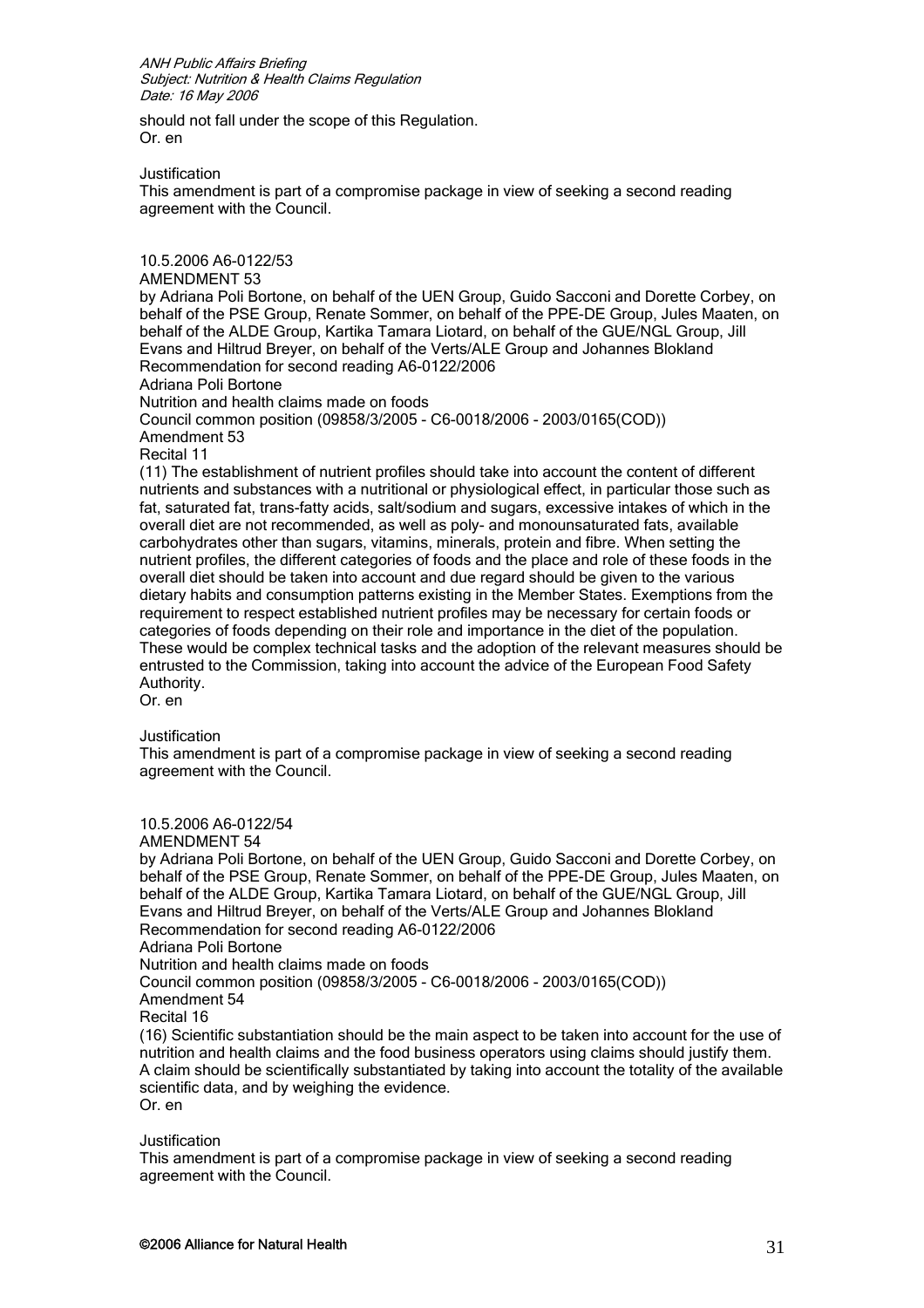# EP amendments 47-49 to Council common position COD/2003/0165 nutrition and health claims made on foods

Thu, 11 May 06 | European Parliament Amendments Tabled Summary The following amendments were tabled for consideration during the European Parliament plenary of 15-18 May 2006.

The procedure reference of the proposal is COD/2003/0165. Contents 10.5.2006 A6-0122/47 AMENDMENT 47 by Mar a del Pilar Ayuso Gonz lez, Francisca Pleguezuelos Aguilar and others Recommendation for second reading A6-0122/2006 Adriana Poli Bortone Nutrition and health claims made on foods Council common position (9858/3/2005 - C6-0018/2006 - 2003/0165(COD)) Amendment 47 Annex, new section after section entitled "Saturated Fat-Free" HIGH OMEGA 3 A claim that a food is high in Omega 3, and any claim likely to have the same meaning for the consumer, may only be made where at least one of the following conditions is met: - minimum 0,6g alpha-linolenic acid per 100g/100 ml product, or - minimum 60mg very long chain Omega 3 per 100g/100 ml product, as long as at least 30% of the dietary recommendation is met per average daily intake of product. Or. en **Justification** The WHO recommends increasing consumption of alpha-linolenic acid so as to provide between 1 and 2% of energy intake, which corresponds to 2-4 g per day. The WHO and many nutrition experts and policy advisers recommend increasing our intake of long-chain omega-3 (EPA and DHA). The main source of these are oily fish and foodstuffs containing added fish oils. Foodstuffs containing the above-mentioned quantities of long-chain omega-3 make an important contribution to achieving the recommended intake. 10.5.2006 A6-0122/48 AMENDMENT 48 by Mar a del Pilar Ayuso Gonz lez, Francisca Pleguezuelos Aguilar and others Recommendation for second reading A6-0122/2006 Adriana Poli Bortone Nutrition and health claims made on foods Council common position (09858/3/2005 - C6-0018/2006 - 2003/0165(COD)) Amendment 48 Annex, new section after section entitled "Saturated Fat-Free" SOURCE OF OMEGA 3 A claim that a food is a source of Omega 3, and any claim likely to have the same meaning for the consumer, may only be made where at least one of the following conditions is met: - minimum 0,3% alpha-linolenic acid per 100 g/100ml product, or - minimum 30mg very long chain Omega 3 per 100g/100ml product, as long as at least 15% of the dietary recommendation is met per average daily intake of product. Or. en Justification The WHO recommends increasing consumption of alpha-linolenic acid so as to provide between 1 and 2% of energy intake, which corresponds to 2.4 g per day. The WHO and many nutrition experts and policy advisers recommend increasing our intake of long-chain omega-3 (EPA and DHA). The main sources of these are oily fish and foodstuffs containing added fish oils. Foodstuffs containing the above-mentioned quantities of long-chain omega-3 make an important contribution to achieving the recommended intake. 10.5.2006 A6-0122/49

AMENDMENT 49

by Christa Kla , Mar a del Pilar Ayuso Gonz lez, Horst Schnellhardt and others